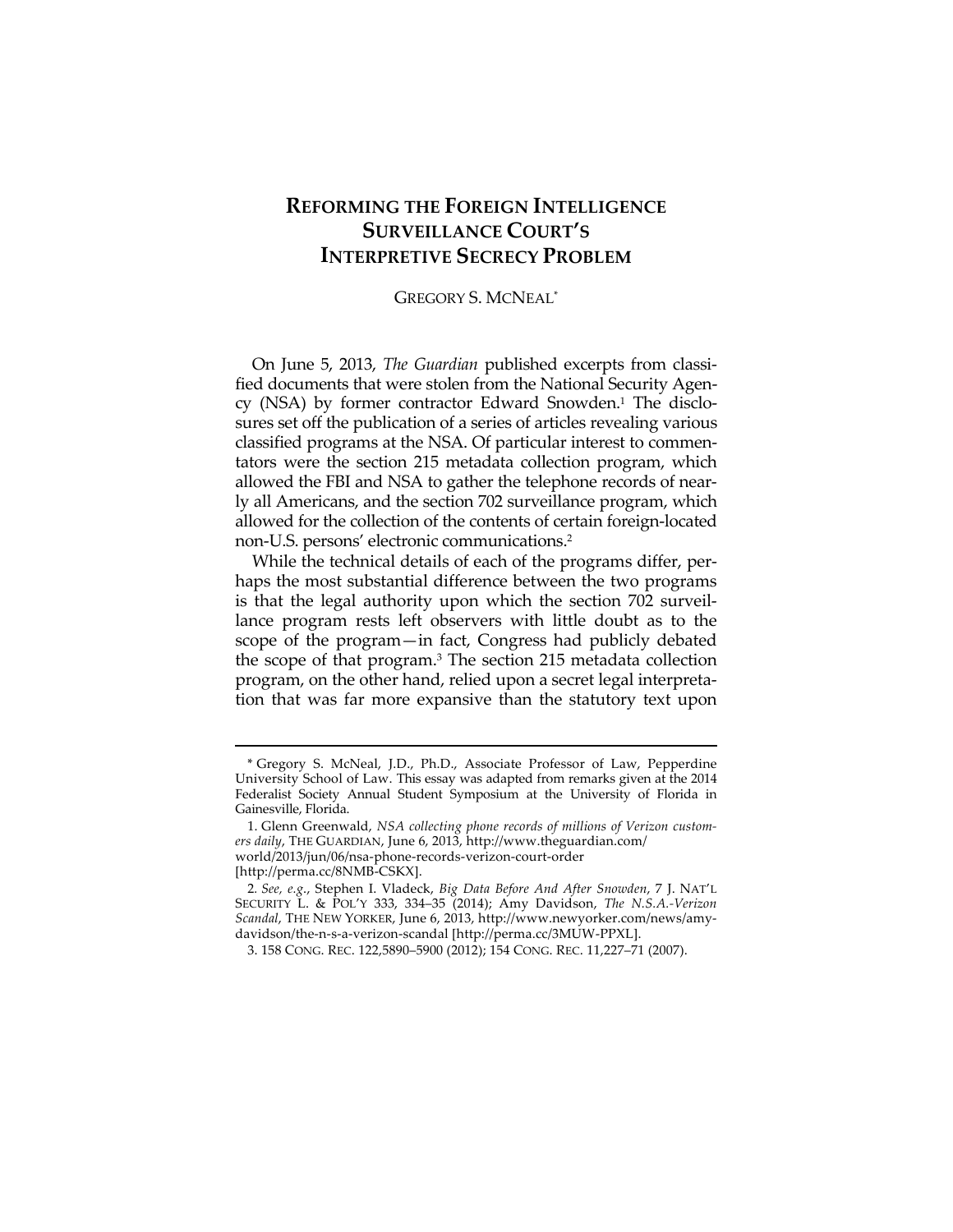which the program relied.<sup>4</sup> This essay argues that such interpretive secrecy should be reformed. Specifically, this essay argues that all opinions of the Foreign Intelligence Surveillance Court (FISC) that engage in substantial legal interpretations or constructions should be subject to automatic review by the Foreign Intelligence Surveillance Court of Review (FISCR). Further, this essay argues that all opinions of the FISC which engage in substantial legal interpretations or constructions should be presumptively public, with appropriate redactions subject to automatic review by the FISCR.

While both the section 702 surveillance program and the section 215 metadata collection program were of popular interest, perhaps the more controversial of the two programs was the section 215 metadata collection program. Why? There are a few explanations. First, the section 702 program focused exclusively on non-U.S. persons, while the section 215 program focused almost exclusively on U.S. persons. That fact may have heightened civil liberties concerns associated with the program especially among Americans who may be okay with spying on foreigners, but not with spying directed at themselves. Second, the technical complexity associated with the section 702 program, which involved the foreign collection of electronic communications made by non-U.S. citizens overseas, stands in stark contrast to the section 215 program which could easily (albeit somewhat inaccurately) be described within the amount of text allowed for a tweet: "The NSA is collecting records of all phone calls made in the United States and is doing so without a warrant." Third, the section 702 program was deemed an essential counterterrorism tool that resulted in actual thwarted plots and other successful counterterrorism operations, whereas the section 215 program did not have any success stories (measured by thwarted plots) that its advocates could point to as a justification for collecting records on all Americans.<sup>5</sup>

 <sup>4.</sup> Charlie Savage, *Public Said to Be Misled on Use of the Patriot Act*, N.Y. TIMES, Sept. 21, 2011, http://www.nytimes.com/2011/09/22/us/politics/justice-dept-isaccused-of-misleading-public-on-patriot-act.html [http://perma.cc/XB2Q-JHEV].

 <sup>5.</sup> Courtney Kube, *NSA chief says surveillance helped foil 54 plots*, NBC NEWS (Jun. 27, 2013, 6:04 PM), http://usnews.nbcnews.com/\_news/2013/06/27/19175466 -nsa-chief-says-surveillance-programs-helped-foil-54-plots# [http://perma.cc/47E4- AVYY] (noting that the government claimed success based on both programs, but

only listing specific examples from the 702 program).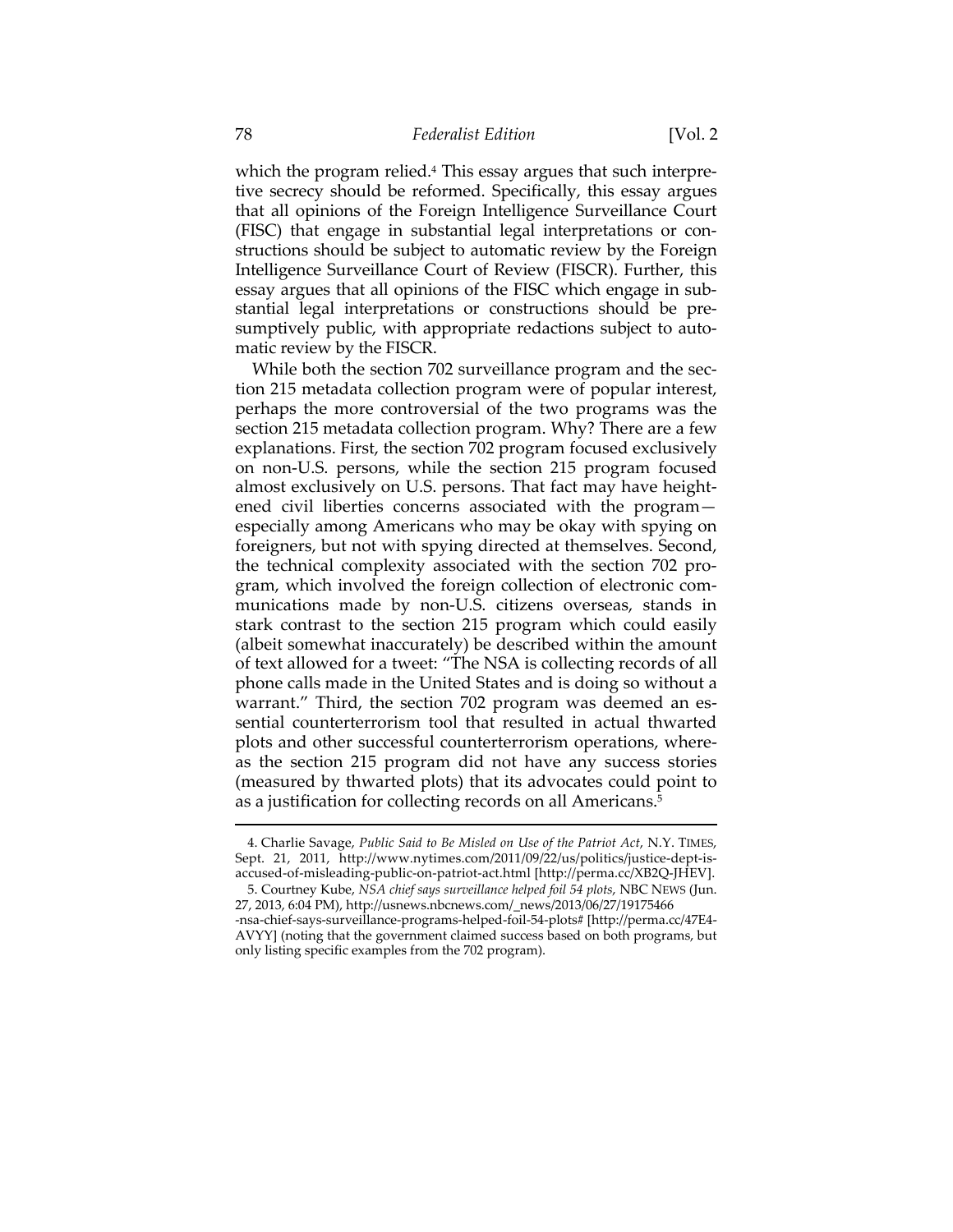This essay will focus mostly on a fourth explanation for the wide opposition to the section 215 program: democratic legitimacy. The legal foundation for the section 702 program was widely debated in Congress. Members of Congress, advocacy groups, and the public were aware (or at least had the opportunity to make themselves aware) of the scope of the program, which was based in large part on the Terrorist Surveillance Program. Contrast that record of public debate with the section 215 program, which relied upon a broad interpretation of a statute. That interpretation was argued in secret, issued in secret, not subject to appellate review, and not disclosed to members of Congress while they were debating whether the statute enabling the section 215 program should be renewed. This lack of democratic transparency is a significant failure of the FISA Court system, which should be remedied.

This essay proceeds as follows: First, I will provide an overview and history of the section 215 program and the section 702 program. Next, I will suggest that interpretive secrecy can be remedied by mandating appellate review of FISC opinions and orders and by imposing a requirement that all FISC opinions and orders are presumptively published, subject to appropriate redactions.

### I. HISTORY OF AND PUBLIC DEBATE ABOUT SECTION 702 OF FISA

Following the September 11th attacks, President George W. Bush issued an order authorizing the NSA to collect the contents of certain international electronic communications.6 The program allowed warrantless electronic surveillance within the U.S. The ostensible goal of the program was to prevent acts of terrorism. Under President Bush's order, the NSA was permitted to "collect: (1) the contents of certain international communications, a program that was later referred to as the Terrorist Surveillance Program ('TSP')" and (2) collect in bulk non-

 <sup>6.</sup> Press Release, Office of the Dir. of Nat'l Intelligence, DNI Announces the Declassification of the Existence of Collection Activities Authorized by President George W. Bush Shortly After the Attacks of September 11, 2001 (Dec. 21, 2013), http://www.dni.gov/index.php/newsroom/press-releases/191-press-releases-2013/991-dni-announces-the-declassification-of-the-exisitence-of-collectionactivities-authorized-by-president-george-w-bush-shortly-after-the-attacks-ofseptember-11,-2001 [http://perma.cc/TKH8-5EWN] [hereinafter DNI Press Release].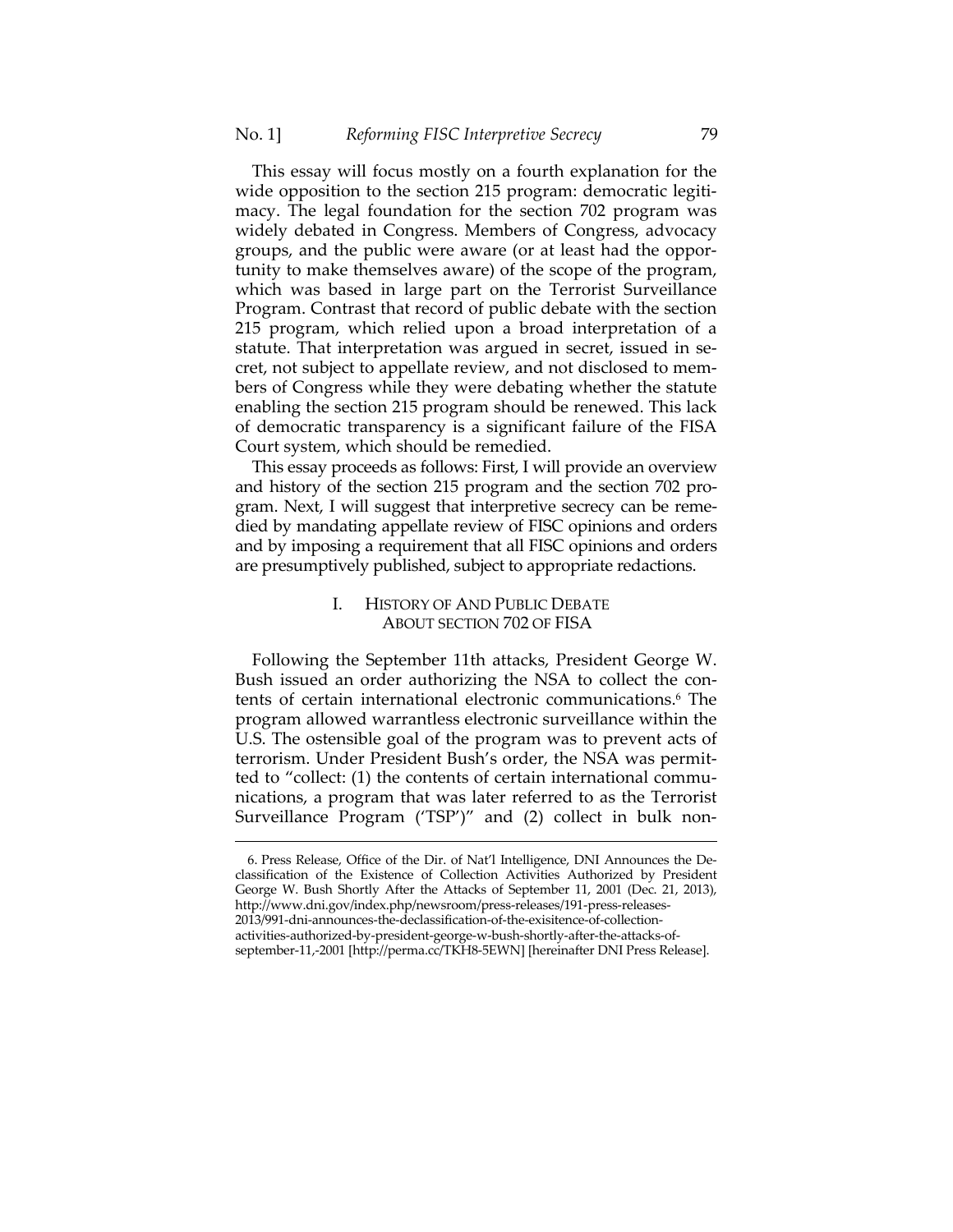content information, or "metadata," about telephone and Internet communications—a program that later evolved into the section 215 program discussed in the next section.7 The two programs combined, and "[t]he collection of communications content and bulk metadata under these presidential authorizations became known as the President's Surveillance Program."8 According to a 2009 report by the inspectors general of several defense and intelligence agencies, over time, "the program became less a temporary response to the September 11 terrorist attacks and more a permanent surveillance tool."9

The TSP became a national news story when, in December 2005, the *New York Times* published articles revealin that the NSA was intercepting the contents of international communications.10 President Bush confirmed the existence of the programs and defended them in a White House speech in which he pledged to continue the surveillance, arguing the program was essential to national security.11 The Assistant Attorney General also wrote a letter to the Senate Select Committee on Intelligence, defending the program:

As described by the President, the NSA intercepts certain international communications into and out of the United States of people linked to al Qaeda or an affiliated terrorist organization. The purpose of these intercepts is to establish an early warning system to detect and prevent another catastrophic terrorist attack on the United States. The President

l

 10. James Risen & Eric Lichtblau, *Bush Lets U.S. Spy on Callers Without Courts*, N.Y. TIMES, Dec. 16, 2005, http://www.nytimes.com/2005/12/16/politics/

16program.html?pagewanted=all [http://perma.cc/5LHR-FCSW]; Eric Lichtblau & James Risen, *Spy Agency Mined Vast Data Trove, Officials Report*, N.Y. TIMES, Dec. 24, 2005, http://www.nytimes.com/2005/12/24/politics/24spy.html?emc= eta1&\_r=0 [http://perma.cc/6WX7-N45L].

 11. David E. Sanger, *Bush Says He Ordered Domestic Spying*, N.Y. TIMES, Dec. 18, 2005, http://www.nytimes.com/2005/12/18/politics/18bush.html?pagewanted =all [http://perma.cc/BN83-B75Q].

 <sup>7.</sup> *Id.*

 <sup>8.</sup> PRIVACY AND CIVIL LIBERTIES OVERSIGHT BD., REPORT ON THE SURVEILLANCE PROGRAM OPERATED PURSUANT TO SECTION 702 OF THE FOREIGN INTELLIGENCE SURVEILLANCE ACT 16 (2014), *available at* http://www.pclob.gov/ All%20Documents/Report%20on%20the%20Section%20702%20Program/PCLOB -Section-702-Report-PRE-RELEASE.pdf [http://perma.cc/N42L-H4HM] [hereinafter PCLOB 702].

<sup>9</sup>*. Id*. at 16–17 (quoting OFFICES OF THE INSPECTORS GEN. OF THE DEP'T OF DEF. ET AL., UNCLASSIFIED REPORT ON THE PRESIDENT'S SURVEILLANCE PROGRAM 31 (2009)).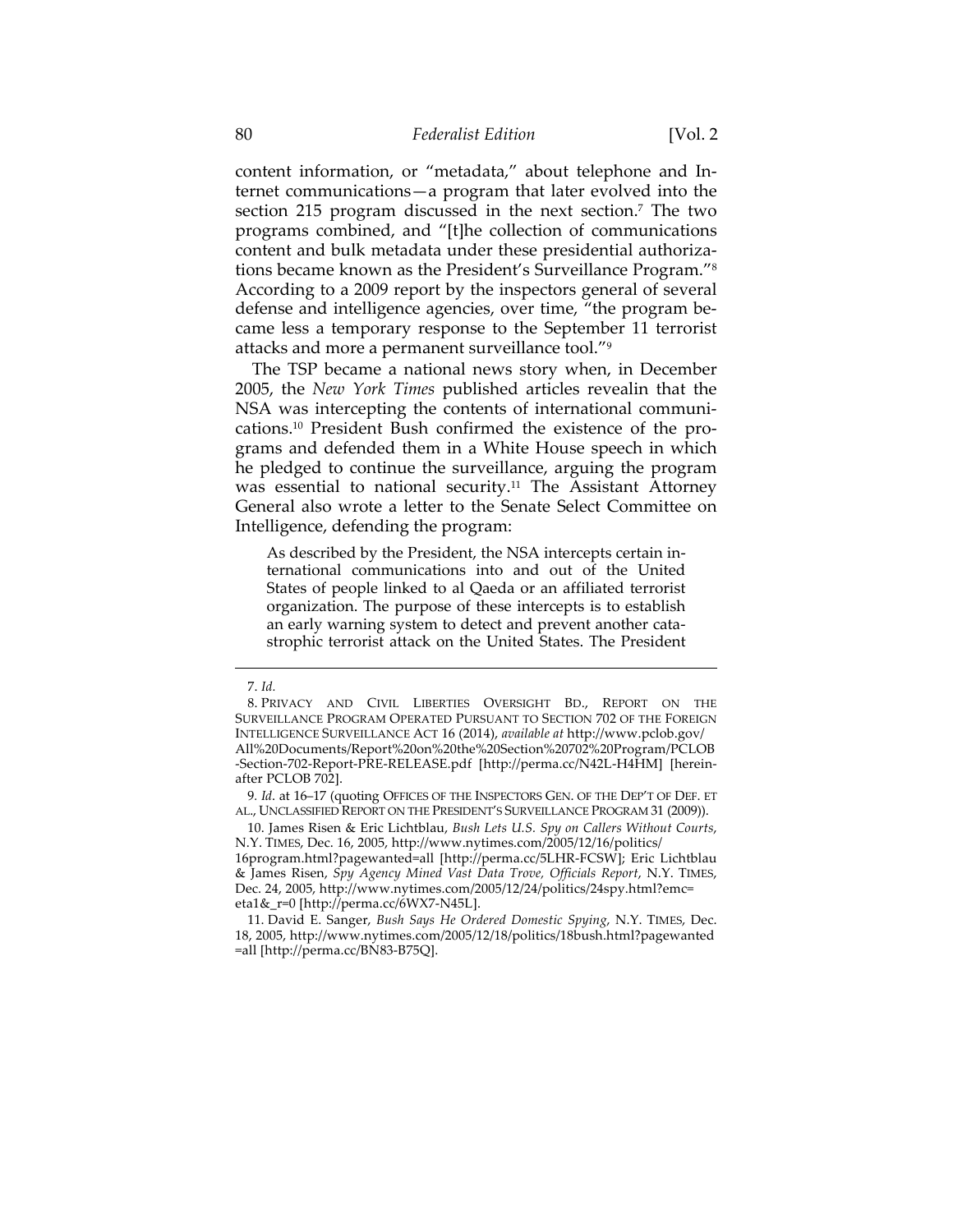has made clear that he will use his constitutional and statutory authorities to protect the American people from further terrorist attacks, and the NSA activities the President described are part of that effort. Leaders of the Congress were briefed on these activities more than a dozen times.

The purpose of this letter is to provide an additional brief summary of the legal authority supporting the NSA activities described by the President.

As an initial matter, I emphasize a few points. The President stated that these activities are "crucial to our national security." The President further explained that "the unauthorized disclosure of this effort damages our national security and puts our citizens at risk. Revealing classified information is illegal, alerts our enemies, and endangers our country." These critical national security activities remain classified. All United States laws and policies governing the protection and nondisclosure of national security information, including the information relating to the activities described by the President, remain in full force and effect. The unauthorized disclosure of classified information violates federal criminal law. The Government may provide further classified briefings to the Congress on these activities in an appropriate manner. Any such briefings will be conducted in a manner that will not endanger national security.12

To defend the legality of the program, the Department of Justice also issued a white paper explaining the legal justifications supporting surveillance.<sup>13</sup>

The NSA activities are consistent with the preexisting statutory framework generally applicable to the interception of communications in the United States—the Foreign Intelligence Surveillance Act ("FISA"), as amended, 50 U.S.C. §§ 1801-1862 (2000 & Supp. II 2002), and relevant related provisions in chapter 119 of title 18. Although FISA generally requires judicial approval of electronic surveillance, FISA also contemplates that Congress may authorize such surveillance

 <sup>12.</sup> Letter from William E. Moschella, Assistant Att'y Gen., to The Honorable Pat Roberts, Chairman, Senate Select Committee on Intelligence, et al. (Dec. 22, 2005), available at http://www.fas.org/irp/agency/doj/fisa/doj122205.pdf 2005), *available at* http://www.fas.org/irp/agency/doj/fisa/doj122205.pdf [http://perma.cc/PQ7A-SJS4].

 <sup>13.</sup> U.S. DEP'T OF JUSTICE, LEGAL AUTHORITIES SUPPORTING THE ACTIVITIES OF THE NATIONAL SECURITY AGENCY DESCRIBED BY THE PRESIDENT (2006), *available at* http://epic.org/privacy/terrorism/fisa/doj11906wp.pdf [http://perma.cc/A5QT-2WQJ].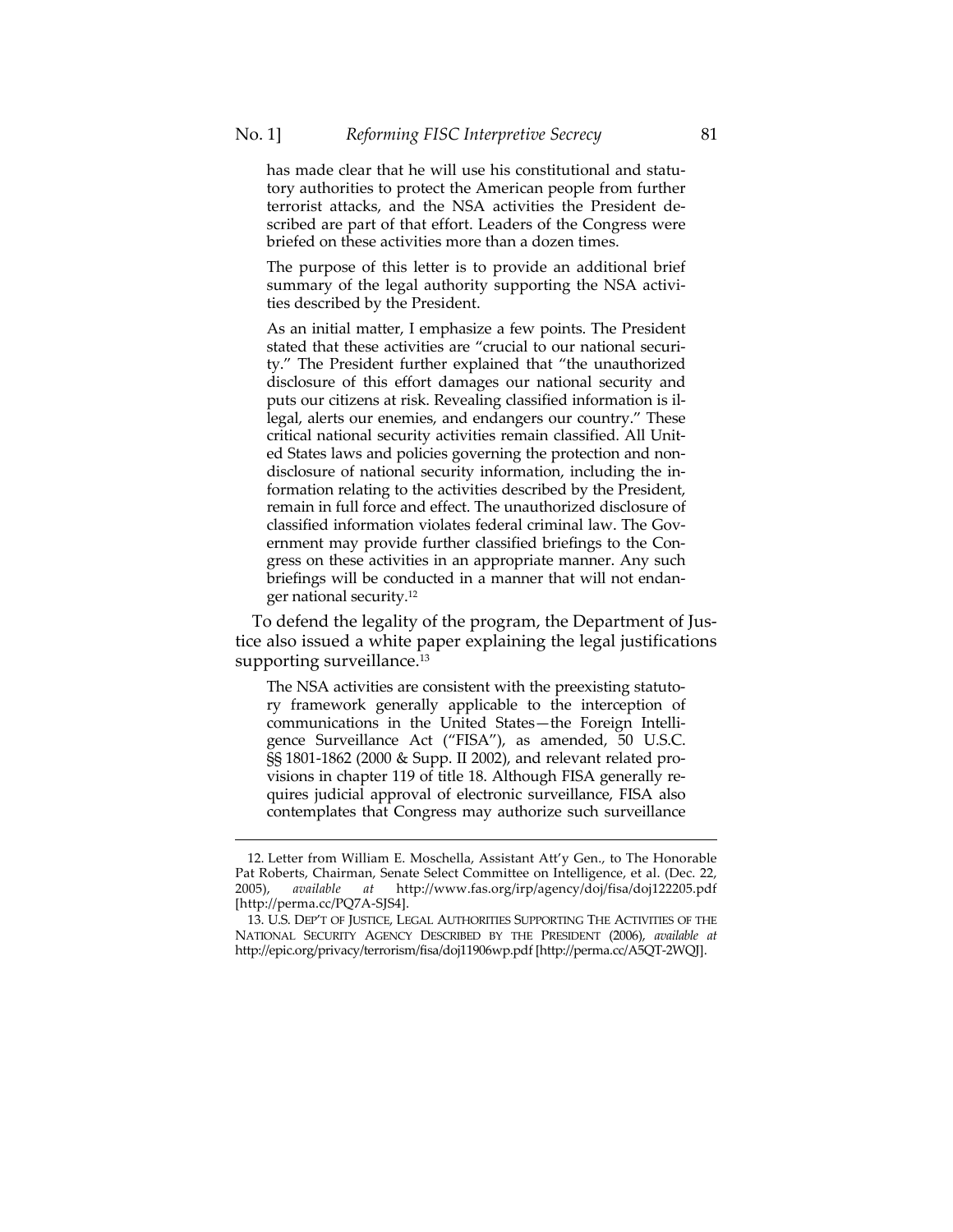by a statute other than FISA. See 50 U.S.C. § 1809(a) (prohibiting any person from intentionally "engag[ing] . . . in electronic surveillance under color of law except as authorized by statute"). The AUMF, as construed by the Supreme Court in *Hamdi* and as confirmed by the history and tradition of armed conflict, is just such a statute. Accordingly, electronic surveillance conducted by the President pursuant to the AUMF, including the NSA activities, is fully consistent with FISA and falls within category I of Justice Jackson's framework.

Even if there were ambiguity about whether FISA, read together with the AUMF, permits the President to authorize the NSA activities, the canon of constitutional avoidance requires reading these statutes in harmony to overcome any restrictions in FISA and Title III, at least as they might otherwise apply to the congressionally authorized armed conflict with al Qaeda. Indeed, were FISA and Title III interpreted to impede the President's ability to use the traditional tool of electronic surveillance to detect and prevent future attacks by a declared enemy that has already struck at the homeland and is engaged in ongoing operations against the United States, the constitutionality of FISA, as applied to that situation, would be called into very serious doubt. In fact, if this difficult constitutional question had to be addressed, FISA would be unconstitutional as applied to this narrow context. Importantly, the FISA Court of Review itself recognized just three years ago that the President retains constitutional authority to conduct foreign surveillance apart from the FISA framework, and the President is certainly entitled, at a minimum, to rely on that judicial interpretation of the Constitution and FISA.

Finally, the NSA activities fully comply with the requirements of the Fourth Amendment. The interception of communications described by the President falls within a wellestablished exception to the warrant requirement and satisfies the Fourth Amendment's fundamental requirement of reasonableness. The NSA activities are thus constitutionally permissible and fully protective of civil liberties.14

While the White House and Department of Justice publicly proclaimed that the TSP was essential for national security and stood on strong legal footing, the government nevertheless sought authorization under FISA to conduct the content collec-

<sup>14</sup>*. Id.*at 2–3.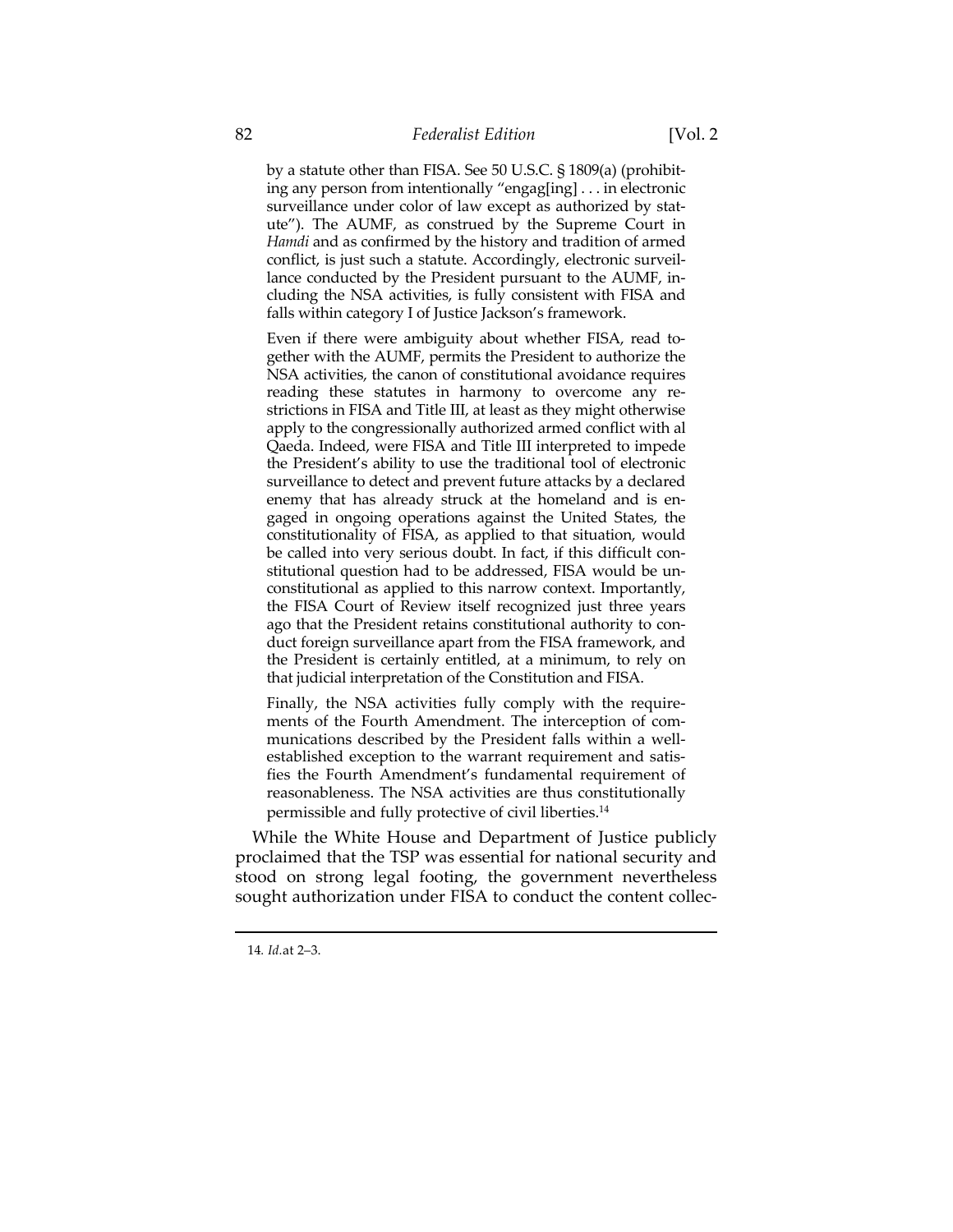tion that had been occurring under the executive orders that constituted the TSP.15

A declassified certification before the FISC reveals what the government was authorized to collect as of January 2007. In that Attorney General's certification, which the FISC authorized, the government was permitted to conduct electronic surveillance of telephone and internet communications at specific communication facilities, only after the government made a probable cause determination regarding one of the communicants, and if the email addresses and telephone numbers to be monitored were reasonably believed to be used by persons located outside the United States.16 This order later became known as the "Foreign Telephone and Email Order" and was modified in May 2007, shifting responsibility for the probable cause determination from the government to the FISC.17 The government believed that the modified order created an "intelligence gap" and "degraded [intelligence] capabilities."18 To close the gap, the government began using the authorities then in place under the FISA statute to "obtain individual court orders to compel private companies to assist the government in acquiring the communications of individuals located overseas who were suspected of engaging in terrorism and who used United States–based communication service providers."19 Such individual applications were onerous and, in the words of Assistant Attorney General for National Security, Kenneth Wainstein, resulted in the use of "considerable resources" on the part of the FISC and the government.20 "Drafting applications

l

19. PCLOB 702, *supra* note 8, at 18.

 20. *The Need to Bring the Foreign Intelligence Surveillance Act Into the Modern Era: Hearing Before the S. Select Comm. on Intelligence*, 110th Cong. 6 (2007) (statement of Kenneth L. Wainstein, Assistant Att'y Gen. of the United States), available at

 <sup>15.</sup> DNI Press Release, *supra* note 6.

 <sup>16.</sup> Declassified Certification of Attorney General Michael B. Mukasey at ¶ 37, *In re* Nat'l Sec. Agency Telecomms. Records Litig., 564 F. Supp. 2d 1109 (N.D. Cal. 2008) (No. 06-1791-VRW), *available at* http://www.dni.gov/files/documents/ 0505/AG Mukasey 2008 Declassified Declaration.pdf [http://perma.cc/PAC8- GRJ8].

 <sup>17.</sup> PCLOB 702, *supra* note 8, at 17.

<sup>18</sup>*. See* S. REP. NO. 110–209, at 5, 31 (2007), *available at* http://www.gpo.gov/ fdsys/pkg/CRPT-110srpt209/pdf/CRPT-110srpt209.pdf [http://perma.cc/VZ75- Q57R]; Eric Lichbtlau, James Risen & Mark Mazzetti, *Reported Drop in Surveillance Spurred a Law*, N.Y. TIMES, Aug. 11, 2007, http://www.nytimes.com/2007/ 08/11/washington/11nsa.html?pagewanted=all [http://perma.cc/FMD8-VVYX].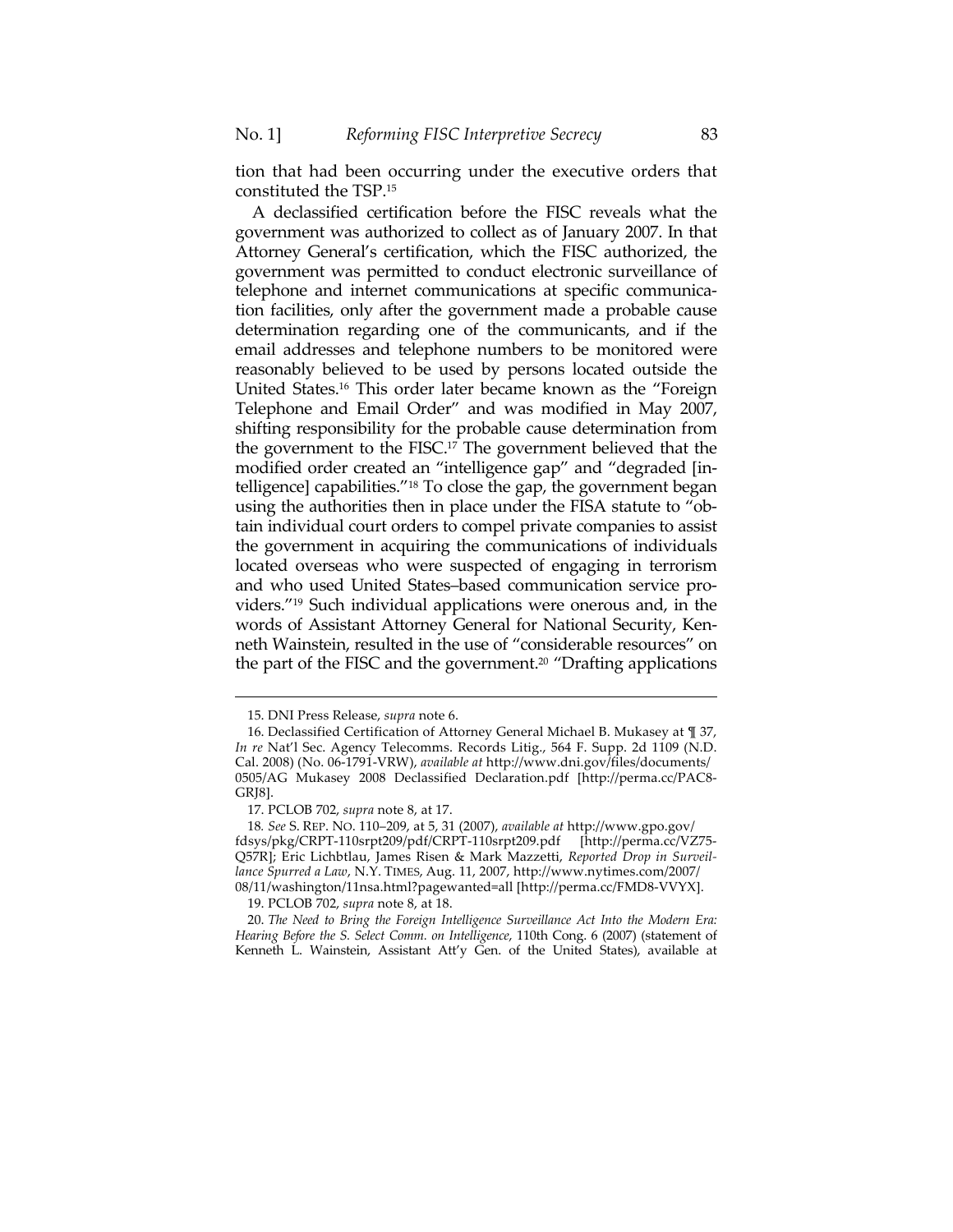that demonstrated satisfaction of this probable cause standard, the government has asserted, slowed and in some cases prevented the acquisition of foreign intelligence information."21

"The collection of communications content pursuant to presidential authorization ended in January 2007 when the U.S. Government transitioned the TSP to the authority of the FISA" and judicial supervision by court orders under the FISC.<sup>22</sup> Because of the inefficiencies in obtaining FISC approval for surveillance, the Bush Administration proposed modifications to FISA:

Reports by the Director of National Intelligence to Congress that implementation of the FISC's May 2007 modifications to the Foreign Telephone and Email Order had resulted in 'degraded' acquisition of communications, combined with reports of a 'heightened terrorist threat environment,' accelerated Congress' consideration of these proposals.23

The surveillance programs first conducted pursuant to executive orders, then under judicial supervision by the FISC, were largely endorsed by Congress in August 2007 in a temporary measure known as the Protect America Act (PAA), which was permanently replaced by the FISA Amendments Act of 2008.24

The FISA Amendments Act of 2008 was substantially debated, and ultimately replaced the expired provisions with the new section 702 of FISA. "In addition to Section 702, the FISA Amendments Act of 2008 also enacted Sections 703 and 704 of FISA, which required judicial approval for targeting U.S. persons located abroad in order to acquire foreign intelligence information."25

### II. WHAT IS SECTION 702 SURVEILLANCE?

As mentioned earlier, section 702 surveillance is inherently complex, made even more complex by the fact that it is part of a broader body of law, the Foreign Intelligence Surveillance Act, which is itself complex. The Privacy and Civil Liberties

http://www.intelligence.senate.gov/070501/wainstein.pdf [http://perma.cc/8BQW-K8SK].

 <sup>21.</sup> PCLOB 702, *supra* note 8, at 18.

 <sup>22.</sup> DNI Press Release, *supra* note 6.

<sup>23</sup>*.* PCLOB 702, *supra* note 8, at 19.

<sup>24</sup>*. Id.* at 17–20.

 <sup>25.</sup> PCLOB 702, *supra* note 8, at 20.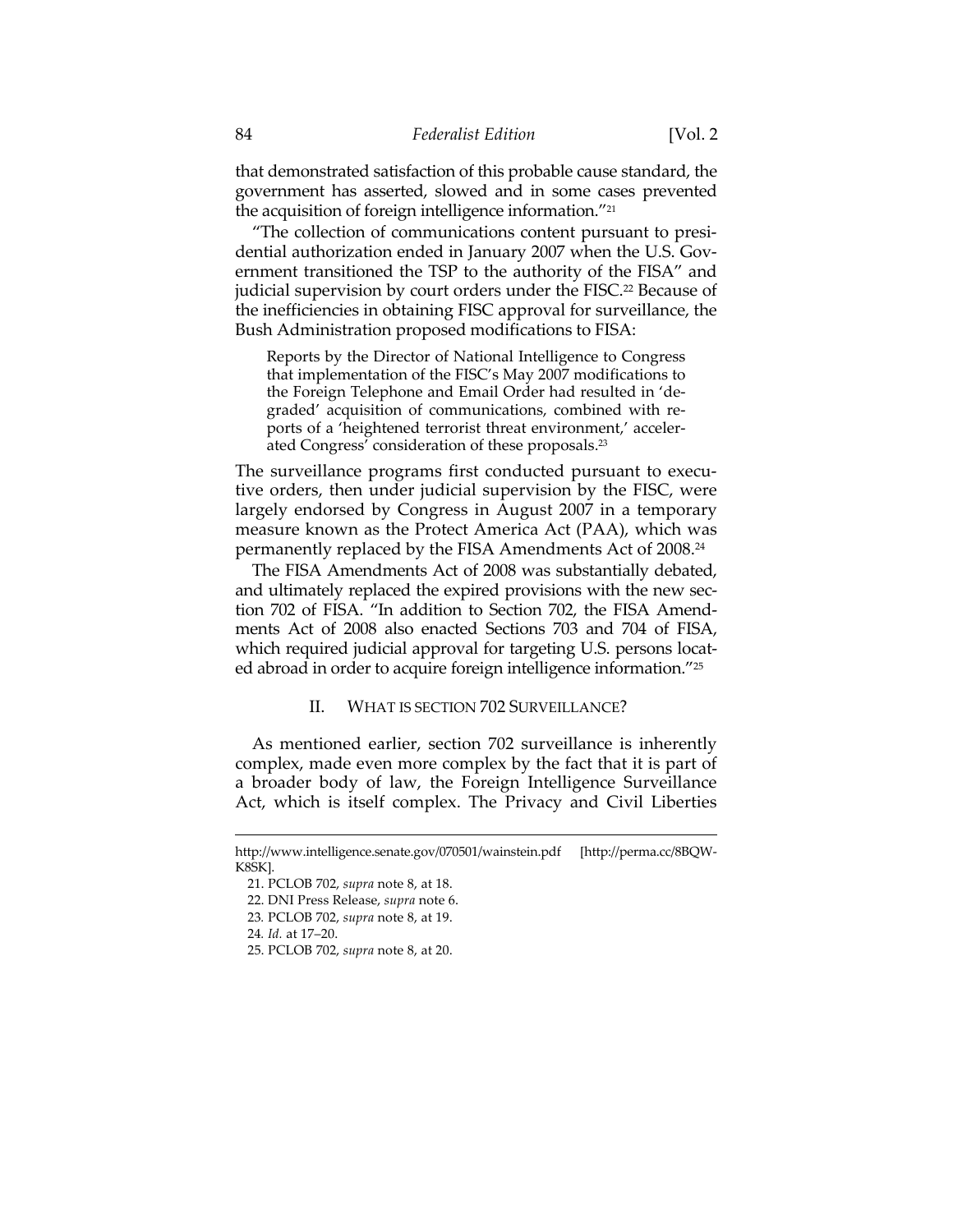Oversight Board (PCLOB) attempted to summarize the statutory scope of section 702 as follows:

Section 702 of FISA permits the Attorney General and the Director of National Intelligence to jointly authorize the (1) targeting of persons who are not United States persons, (2) who are reasonably believed to be located outside the United States, (3) with the compelled assistance of an electronic communication service provider, (4) in order to acquire foreign intelligence information. Each of these terms is, to various degrees, further defined and limited by other aspects of FISA. Congress also imposed a series of limitations on any surveillance conducted under Section 702. The statute further specifies how the Attorney General and Director of National Intelligence may authorize such surveillance, as well as the role of the FISC in reviewing these authorizations.26

The PCLOB's short summary and analysis is based on the statutory language, which while complex is known to congressional drafters and is readily discernible by anyone seeking to understand section 702 authorities.

Section 702 authorizes the targeting of persons, and persons are defined in FISA. Persons are not only individuals, but also groups, entities, associations, corporations, or foreign powers.27 As the PCLOB noted, the "definition of 'person' is therefore broad, but not limitless: a foreign government or international terrorist group could qualify as a 'person', but an entire foreign country cannot be a 'person' targeted under Section 702."28 Surveillance under section 702 may not intentionally target U.S. persons.29 To ensure that only the appropriate people are being targeted by the NSA, the agency uses selectors "such as email addresses and telephone numbers. The NSA must make determinations (regarding location, U.S. person status, and foreign intelligence value) about the users of each selector on an individualized basis. It cannot simply assert that it is targeting a particular terrorist group."30 Pursuant to the terms of the statute, the non-U.S. persons targeted by the NSA must be "reasonably be-

- 29. *Id.*
- 30. *Id.*

 <sup>26.</sup> *Id.*

 <sup>27. 50</sup> U.S.C. § 1801(m) (2012).

 <sup>28.</sup> PCLOB 702, *supra* note 8, at 21.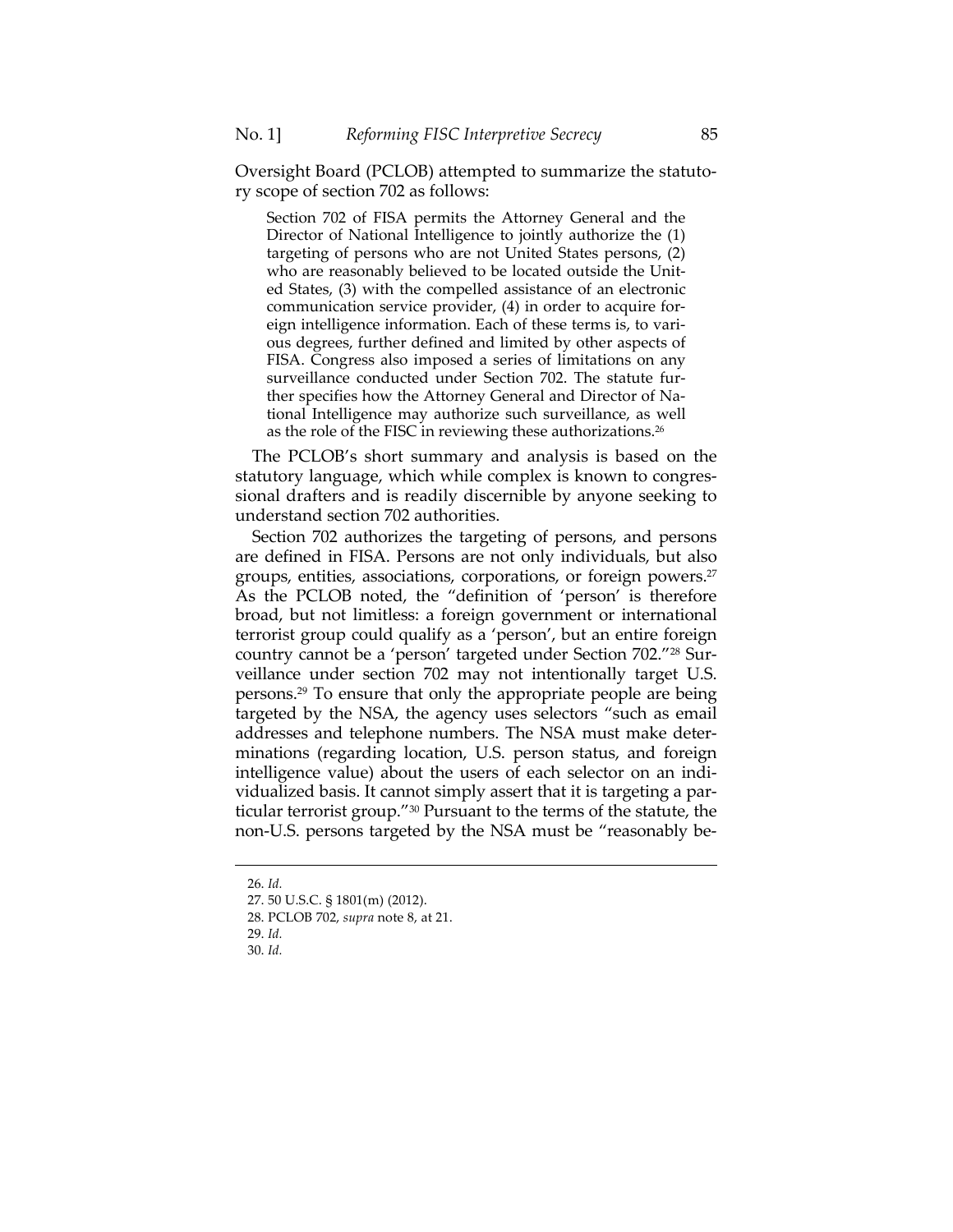lieved to be located outside the United States."31 The statute authorizes the government to compel "electronic communication service provider[s]" to assist the government in targeting non-U.S. persons reasonably believed to be located outside the United States.32 Finally, the statute makes clear that the purpose for which non-U.S. persons are to be targeted is "to acquire foreign intelligence information."33 Further, the government cannot use "what is generally referred to as 'reverse targeting,' which would occur if the government were to intentionally target persons reasonably believed to be located outside the United States 'if the purpose of the acquisition is to target a particular, known person reasonably believed to be in the United States.'"34

Thus, while the statutory language is dense, one could know upon examining section 702 (and the rest of FISA) who the government was authorized to surveil, what the government was authorized to collect, where the collection was to take place, and for what purpose. The scope of communications swept up under section 702 authorities is no doubt extensive, but the authority to engage in such surveillance was known to Congress at the time it enacted the provisions of section 702. This legal history stands in contrast to the bulk metadata collection conducted pursuant to section 215, the subject of the next section.

### III. SECTION 215 INTERPRETIVE OPACITY MAKES FOR A MORE CONTROVERSIAL PROGRAM

As mentioned in the previous section, shortly after the September 11 attacks, President Bush issued executive orders authorizing certain intelligence collection activities. One component of those executive orders was the bulk collection of noncontent information about telephone communications. As was discussed in the previous section, *The New York Times*'s revelations about parts of the President's Surveillance Program compelled the government to seek approval from the FISC for portions of that program. Similarly, the government "moved to transition the telephone records program from the President's

<sup>31</sup>*.* 50 U.S.C. § 1881b(b)(1) (2012).

 <sup>32.</sup> *Id.* § 1881a(g)(2)(A)(vi).

<sup>33</sup>*. Id.* § 1881a(g)(2)(A)(v).

 <sup>34.</sup> PCLOB 702, *supra* note 8, at 23 (citing 50 U.S.C. § 1881a(b)(2)).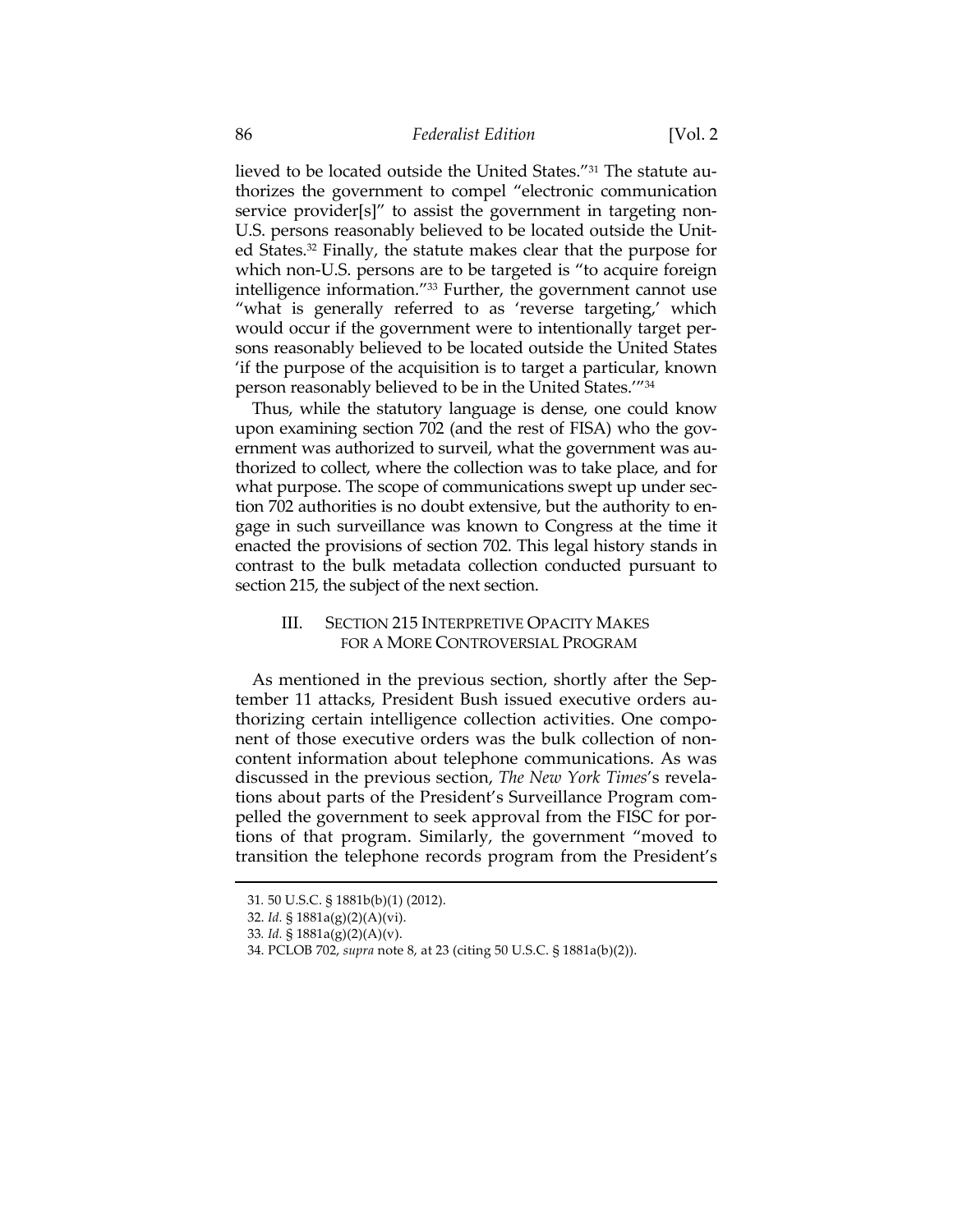Surveillance Program to a section of FISA known as the 'business records' provision."35 The business records provision of FISA, formally titled "Access to certain business records for foreign intelligence and international terrorism investigations," originally permitted the FBI to apply to the FISA court for an order requiring a business "to release records in its possession for an investigation to gather foreign intelligence information or an investigation concerning international terrorism." Any application for such an order was required to attest "specific and articulable facts giving reason to believe that the person to whom the records pertain is a foreign power or an agent of a foreign power."36

Section 215 of the PATRIOT Act "significantly extended the reach of FISA's business records provision" by expanding the FBI's authority to seek records to "any tangible things (including books, records, papers, documents, and other items) for an investigation to protect against international terrorism."37 The PATRIOT Act also enabled the FBI to acquire such records merely by specifying that such records were "'for an authorized investigation' conducted under guidelines approved by the Attorney General," thus abandoning the statutory requirement for the FBI to demonstrate "specific and articulable facts" to show "that a person to whom the records pertained was a foreign power or an agent of a foreign power."38 Notably, the Attorney General's guidelines for investigations are an internal document, portions of which have been made public in declassified form, however the guidelines are subject to change at the discretion of the Attorney General and need not be made public. Thus, this change not only modified the substance of the government's information gathering authority, but also the transparency of the authority.

 <sup>35.</sup> PRIVACY AND CIVIL LIBERTIES OVERSIGHT BD., REPORT ON THE TELEPHONE RECORDS PROGRAM CONDUCTED UNDER SECTION 215 OF THE USA PATRIOT ACT AND ON THE OPERATIONS OF THE FOREIGN INTELLIGENCE SURVEILLANCE COURT 40 (2014), *available at* http://www.pclob.gov/All Documents/Report on the Telephone Records Program/PCLOB-Report-on-the-Telephone-Records-Program.pdf [http://perma.cc/3W8H-FDCG?type=pdf] [hereinafter PCLOB 215].

<sup>36</sup>*. Id.* at 40–41.

<sup>37</sup>*. Id.* at 41 (citing § 1861(a)(1)).

<sup>38</sup>*. Id.* (citing § 1861(b)(2)).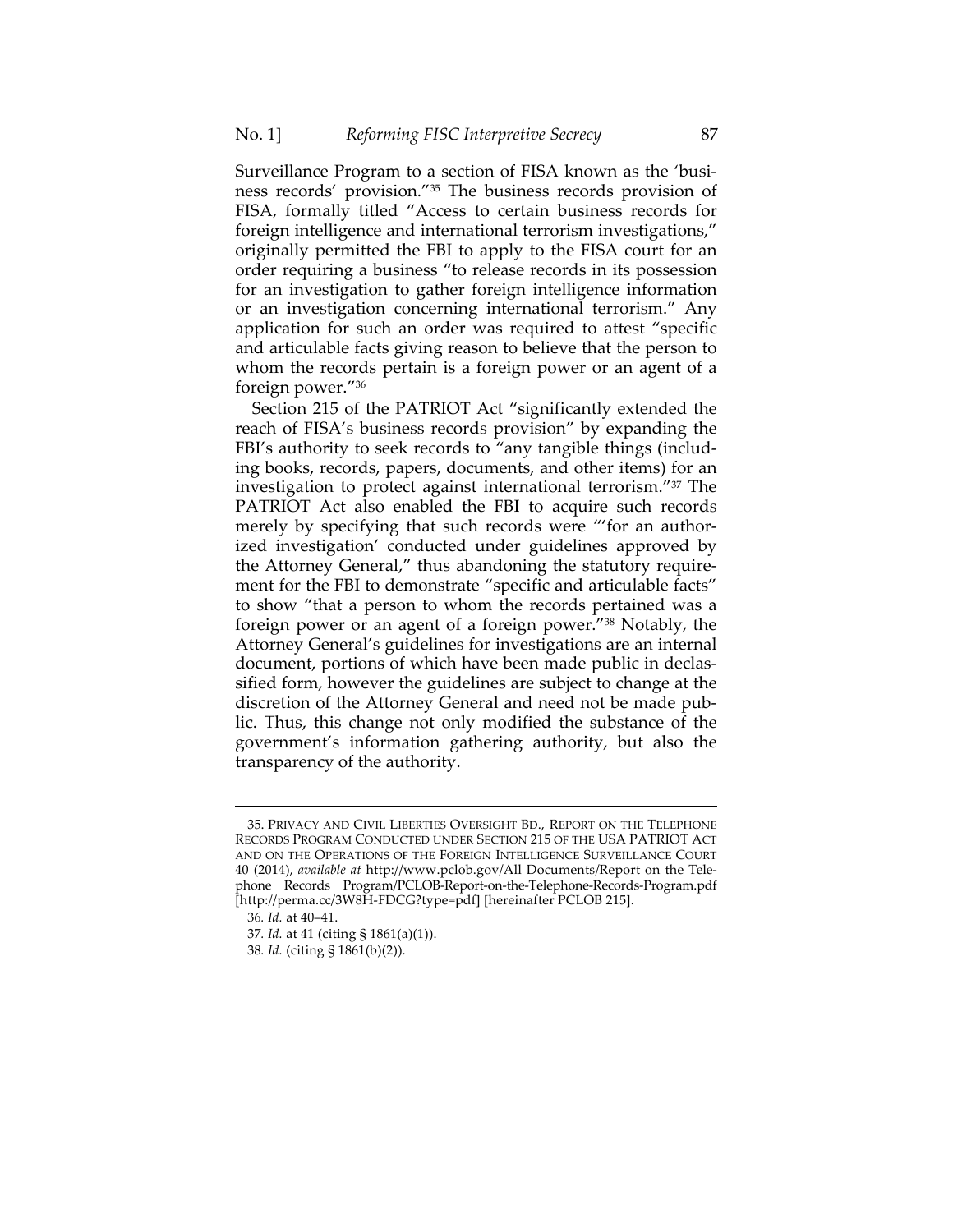Section 215, along with other provisions of the PATRIOT Act, were set to expire unless reauthorized by Congress. Accordingly debates in Congress took place beginning in 2005 and extending into the spring of 2006.39 These debates over the "reauthorization of Section 215, including proposals to limit its scope and impose additional safeguards" were "occurring at the same time that executive branch lawyers were formulating a strategy to use that statute as the legal basis for the NSA's bulk telephone records collection."40

Importantly, the collection of telephone records under the President's Surveillance Program was a classified program that was not revealed by the 2005 story in *The New York Times* or in the President's speeches defending the TSP, or in the white paper defending the administration's surveillance programs. Thus, while section 215 of the PATRIOT Act was being debated, the government's plans to seek new legal authority for that collection were not made public. Thus, congressional debates about the terms on which section 215 should be renewed included no public discussion of the fact that the executive branch was planning to place the NSA's bulk calling records program under the auspices of the reauthorized statute.41

The USA PATRIOT Improvement and Reauthorization Act of 2005 was signed into law in March 2006.42 The law changed section 215, which includes the business records provision of FISA. A new provision was added that required the FISC to determine that when the government sought records, those records were likely "relevant" to an FBI investigation. Such a showing would be made through an application that contained "a statement of facts showing that there are reasonable grounds to believe that the tangible things sought are relevant to an authorized investigation (other than a threat assessment)."43

The law further limited what could be obtained under an order to produce a "tangible thing if such thing can be obtained with a subpoena duces tecum issued by a court of the United

 <sup>39.</sup> PCLOB 215, *supra* note 35, at 41.

 <sup>40.</sup> *Id.*

<sup>41</sup>*. Id.* at 41.

 <sup>42.</sup> USA PATRIOT Improvement and Reauthorization Act of 2005, Pub. L. No. 109-177, 120 Stat. 192 (2006).

 <sup>43. 50</sup> U.S.C. § 1861(b)(2)(A) (2012).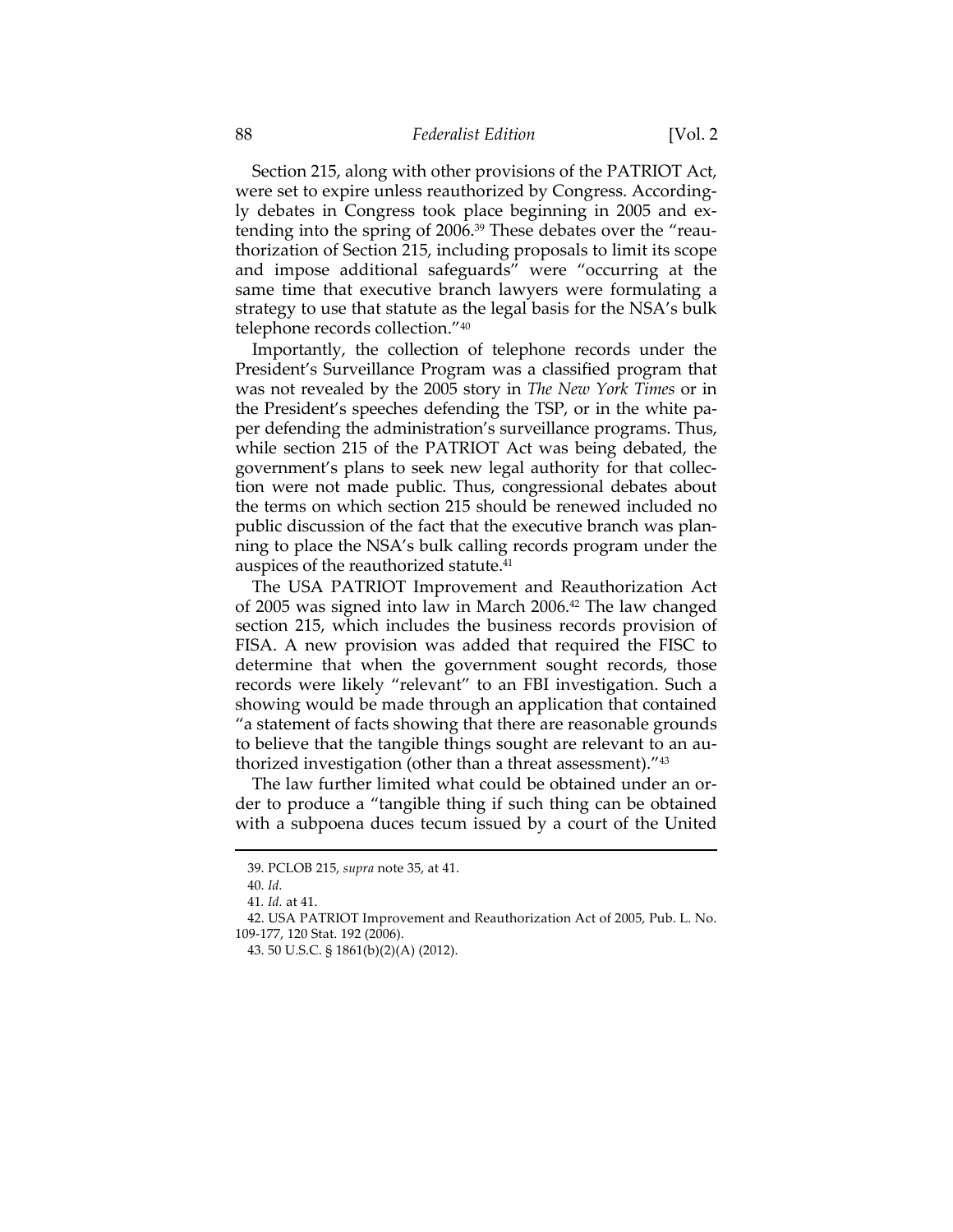States in aid of a grand jury investigation or with any other order issued by a court of the United States directing the production of records or tangible things."44

Thus while Congress had publicly debated section 215, seemingly believing that the authority under the so-called "business records" or "library records" provision had been narrowed, the legislature was unaware of the government's efforts to substantially expand collection of records under section 215. In a legal memo submitted before the FISC on May 23, 2006, government lawyers requested that the FISC direct certain U.S. telephone companies to provide the NSA with telephone call records in the possession of specific telephone companies.45 Moreover, the government's request asked the court to compel the companies to produce the records on an ongoing daily basis for a period of ninety days.46

Thus, despite statutory language that seemed to limit the use of section 215 to specific items, relevant to an FBI investigation, that could only be obtained with a subpoena or a court order, the government instead was requesting the court order telephone companies to hand over all of their call records for a ninety day period. As the discussion above made clear, section 215 required "a statement of facts showing that there are reasonable grounds to believe" that the records sought "are relevant to an authorized investigation."<sup>47</sup> The government admitted that it would be collecting records in bulk, stating:

The collection sought here will make possible a potentially powerful tool that the Government has to discover enemy communications: metadata analysis. For telephone calls, metadata essentially consists of routing information that includes the telephone number of the calling party, the tele-

<sup>44</sup>*. Id*. § 1861(c)(2)(D).

 <sup>45.</sup> Memorandum of Law in Support of Application for Certain Tangible Things for Investigations to Protect Against International Terrorism, *In re Application of the Federal Bureau of Investigation for an Order Requiring the Production of Tangible Things from [REDACTED]*, No. BR 06-05 (FISA Ct., May 23, 2006), *available at* http://www.clearinghouse.net/chDocs/public/NS-DC-0009-0004.pdf [http://perma.cc/GFS4-QHSZ] [hereinafter Memo in Support].

<sup>46</sup>*. In re* Application of the Federal Bureau of Investigation for an Order Requiring the Production of Tangible Things from [REDACTED], No. BR 13-109 (FISA Ct. 2013).

 <sup>47. 50</sup> U.S.C. § 1861(b)(2)(A).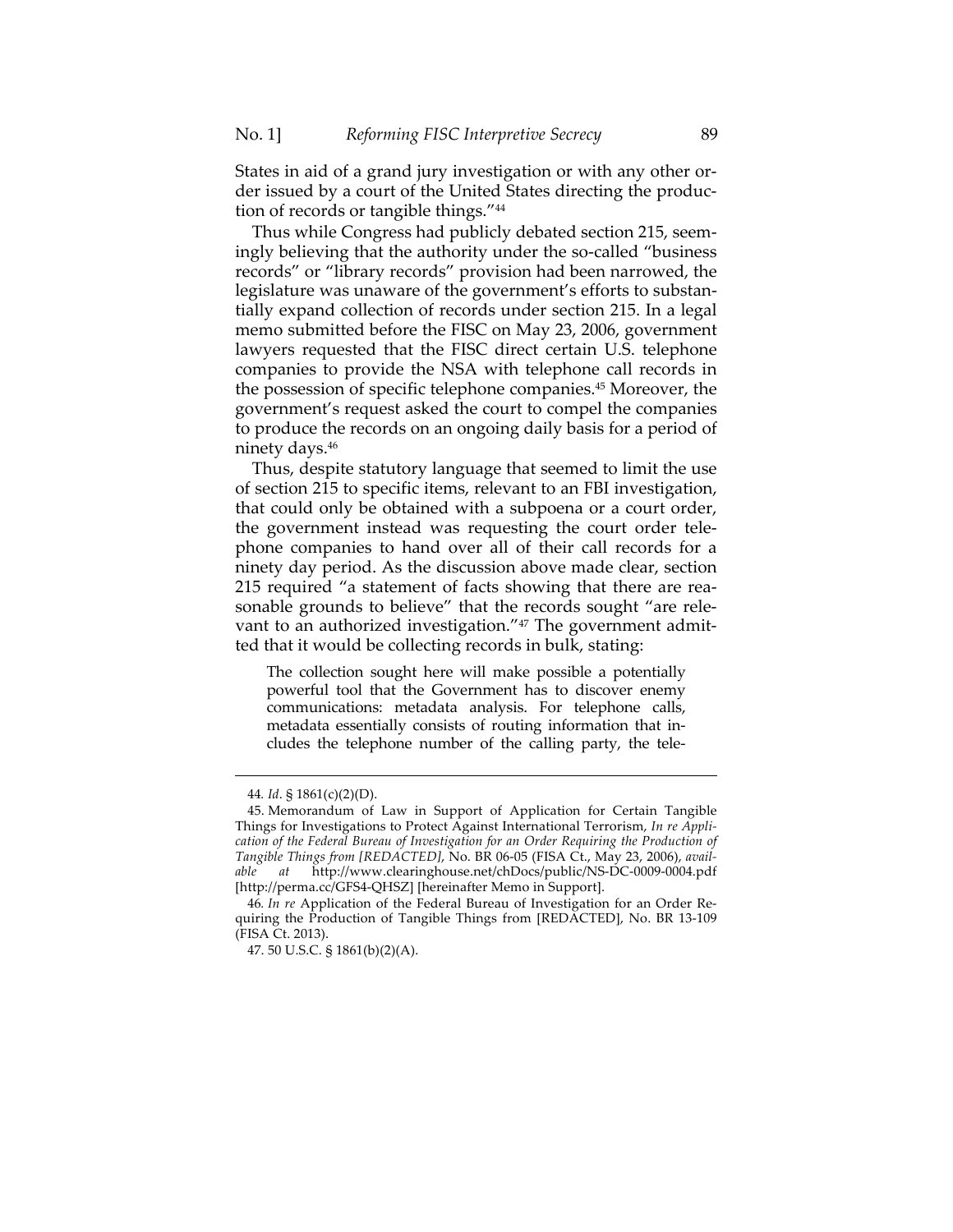phone number of the called party, and the date, time and duration of the call. It does not include the substantive content of the communication or the name, address, or financial infor-

mation of a subscriber or customer. Relying solely on such metadata, the Government can analyze the contacts made by a telephone number reasonably suspected to be associated with a terrorist, and thereby possibly identify other, previously unknown, terrorists. The primary advantage of metadata analysis as applied to telephony metadata is that it enables the Government to analyze past connections and patterns of communication. That analysis is possible, however, only if the Government has collected and archived a broad set of metadata that contains within it the subset of communications that can later be identified as terrorist-related.48

Moreover, the government recognized that not all records would be relevant to an investigation, but justified relevance on what could best be described as usefulness or necessity to enable the government's metadata analysis, stating:

The Application fully satisfies all requirements of title V of FISA. In particular, the Application seeks the production of tangible things "for" an international terrorism investigation. 50 U.S.C. § 1861(a)(1). In addition, the Application includes a statement of facts demonstrating that there are reasonable grounds to believe that the business records sought are "relevant" to an authorized investigation. *Id.* § 1861(b)(2). Although the call detail records of the [redacted] contain large volumes of metadata, the vast majority of which will not be terrorist-related, the scope of the business records request presents no infirmity under title V. All of the business records to be collected here are relevant to FBI investigations into [redacted] because the NSA can effectively conduct metadata analysis only if it has the data in bulk.49

The government went even further, arguing that if the FISC found that the records were not relevant, that the FISC should read relevance out of the statute by tailoring its analysis in a way that would balance the government's request to collect metadata in bulk against the degree of intrusion into privacy interests. Disregarding the fact that the balancing of these in-

 <sup>48.</sup> Memo in Support, *supra* note 45, at 1–2.

<sup>49</sup>*. Id.* at 2–3.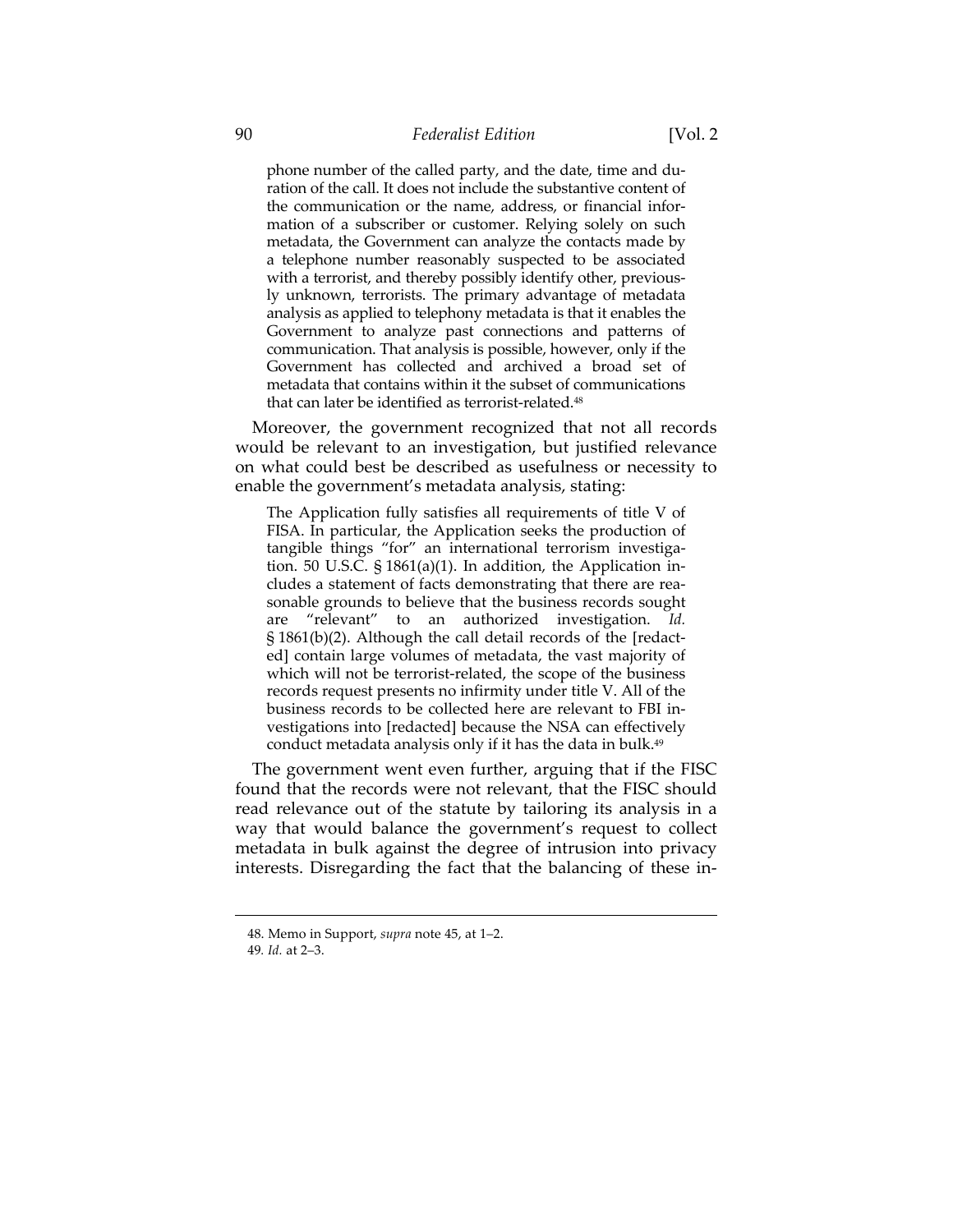terests was likely already engaged in by Congress when writing section 215, the government wrote:

In addition, even if the metadata from non-terrorist communications were deemed not relevant, nothing in title V of FISA demands that a request for the production of "any tangible things" under that provision collect *only* information that is strictly relevant to the international terrorism investigation at hand. Were the Court to require some tailoring to fit the information that will actually be terrorist-related, the business records request detailed in the Application would meet any proper test for reasonable tailoring. Any tailoring standard must be informed by a balancing of the government interest at stake against the degree of intrusion into any protected privacy interests. Here, the Government's interest is the most compelling imaginable: the defense of the Nation in wartime from attacks that may take thousands of lives. On the other side of the balance, the intrusion is minimal. As the Supreme Court has held, there is no constitutionally protected interest in metadata, such as numbers dialed on a telephone.50

Thus, what the government asked the court to disregard the judgment of the Congress as to the limitations and privacy interests at stake in the collection of business records. Specifically, the government asked the FISC to disregard Congress's imposition of a statutory requirement that business records be relevant, and in disregarding that statutory requirement rely on the fact that there was no constitutionally protected privacy interest in business records. The government's argument flipped the statute on its head, as the purpose of enhancing protections under section 215 was to supplement the constitutional baseline protections for privacy that were deemed inadequate by Congress.

Despite the problems associated with the government's request and legal analysis, FISC Judge Malcolm J. Howard signed an order approving the government's application.<sup>51</sup> The order did not provide an opinion explaining the legal analysis that supported the decision, rather the order merely recited the spe-

<sup>50</sup>*. Id.* at 3.

 <sup>51.</sup> *In re* Application of the Federal Bureau of Investigation for an Order Requiring the Production of Tangible Things from [REDACTED], Order, No. BR 06-05 (FISA Ct., May 24, 2006).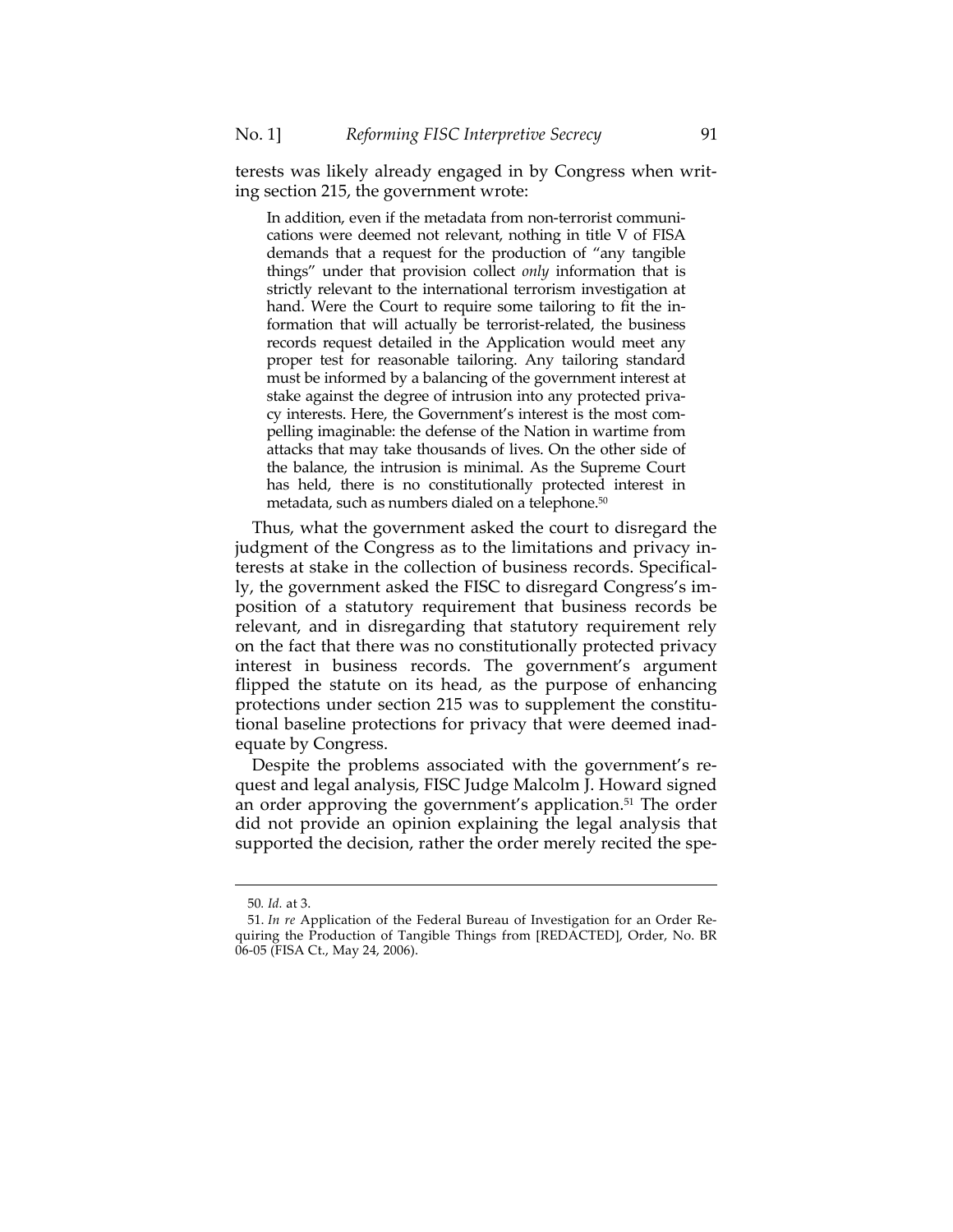cific findings called for by section 215 and stated that the government's application satisfied those statutory requirements.<sup>52</sup> Because matters before the FISC are ex parte, the judge's order was not reviewed by the FISCR, and the order was kept secret from most members of Congress. Thus, a widely debated provision of the PATRIOT Act was used in a way never contemplated by members of Congress, and those members were left largely in the dark as to the new interpretation of the law.

## IV. PROBLEMS WITH THE FISC'S STATUTORY ANALYSIS

The government cannot be faulted for following the system that was put into place by Congress, but the system is nevertheless faulty. Congress created a structure whereby the government can argue in an ex parte proceeding for an expansive interpretation of a statute, the initial application will only be reviewed by one judge, and that judge can issue an order in secret, without fearing appellate review or public rebuke. That system is destined to fail because it lacks democratic accountability. It is also suboptimal as it is bound to create poorly reasoned judgments and opinions.

The PCLOB's analysis and critique of the government's relevance arguments demonstrates how independent review of substantive decisions can yield more careful opinions. The PCLOB looked at the government's interpretation of relevance and wrote, "no case that we have found supports the interpretation of relevance embodied in the NSA's program."53 Moreover, the PCLOB stated, "none of the government's arguments, in our view, supports a definition of 'relevant' as broad as the one the government proffers."54 Examining the statutory requirement for relevance, the PCLOB wrote:

First, had Congress wished to inscribe a standard of relevance in Section 215 even less exacting than those developed in analogous legal contexts, it could have done so. But contemporary statements from legislators, highlighted by the government itself, evince an intent to match Section 215 to

<sup>52</sup>*. Id*. at 3.

 <sup>53.</sup> PCLOB 215, *supra* note 35, at 79.

 <sup>54.</sup> *Id.*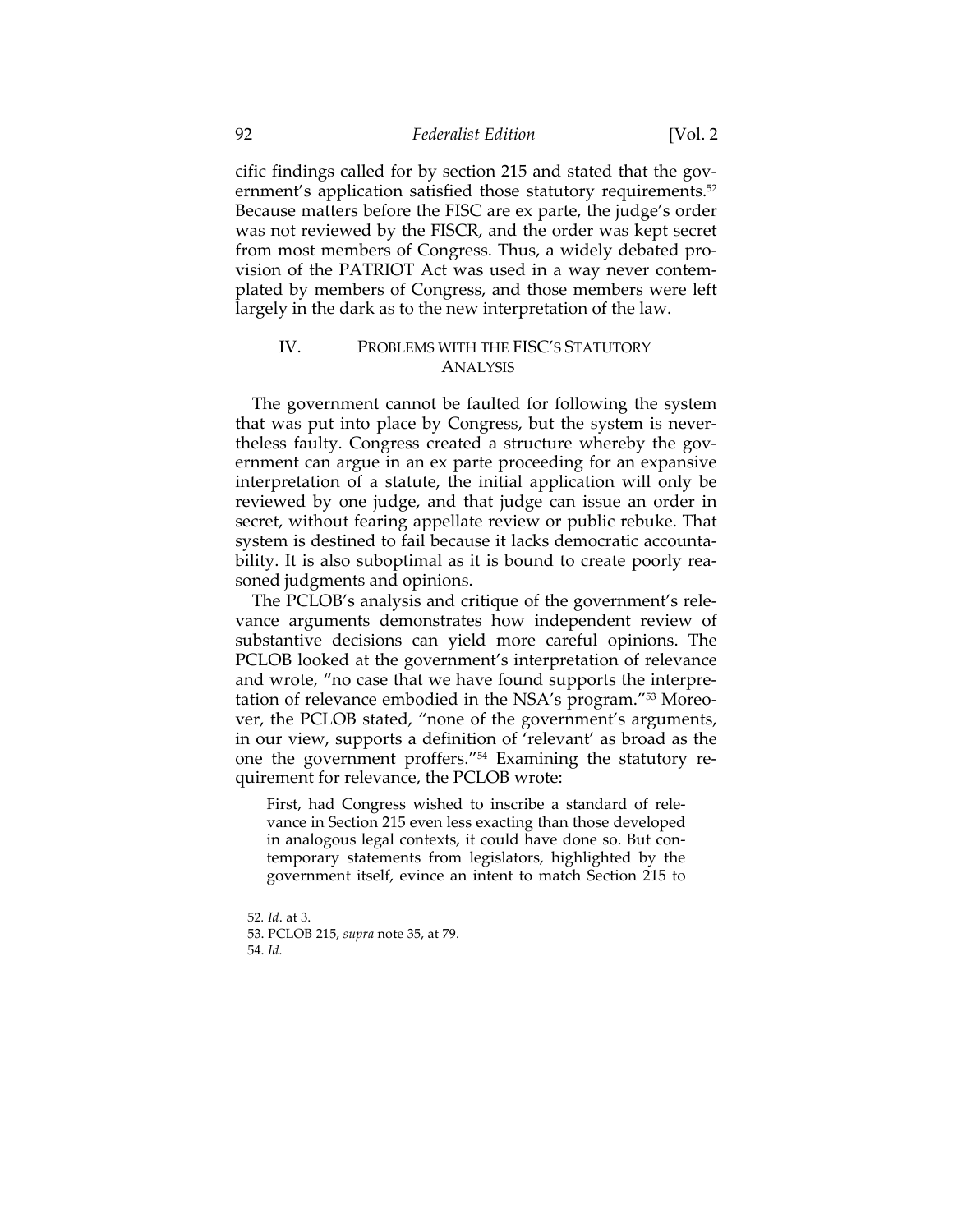the standards used in those contexts. The reference to grand jury subpoenas added to the statute in 2006 was meant to reassure those with concerns about the scope of Section 215 that the statute was consistent with practice in other fields.<sup>55</sup>

This statement by the PCLOB is not remarkable on its face. In fact it is the type of analysis one would expect an opposing party to raise in court, or a judge to raise on appellate review. Thus it is remarkable that this argument did not occur to the FISC. But, when presented with only one side of an argument, and not fearing appellate review, one can understand how the FISC got their analysis wrong.

Furthermore, the PCLOB looked at the statutory "reasonable grounds to believe" standard, again engaging in basic statutory analysis of the type that an opposing party or appellate court would engage in. The PCLOB stated:

By demanding only "reasonable grounds to believe," rather than certainty, that items sought are relevant to an investigation, the statute ensures that Section 215 is consistent with the analogous civil and criminal contexts—where the requester need not show that every item sought *actually* is relevant in an evidentiary sense, but merely that the items reasonably may be. The statute's reference to a reasonable *belief* about the items requested shows that it contemplates the same scenario faced in the subpoena and discovery arenas: the government seeks a category of items that it reasonably suspects, but cannot be sure, includes material pertinent to its investigation. That scenario, and the legal standards that govern it, still require some factual correlation between the category of documents defined by the government and the circumstances of the investigation for which they are sought.<sup>56</sup>

Again, the PCLOB engaged in statutory analysis, not complex legal reasoning. In so doing, it found that not only was the government's definition of relevance too expansive, but it also found that compelling providers to continuously hand over records to the government was also incompatible with the statutory text. While the PCLOB recognized the compelling nature of national security threats, such considerations in the view of the PCLOB did "not call for the wholesale elimination of rele-

 <sup>55.</sup> *Id.* (footnotes omitted).

<sup>56</sup>*. Id.* at 79–80 (emphasis in original).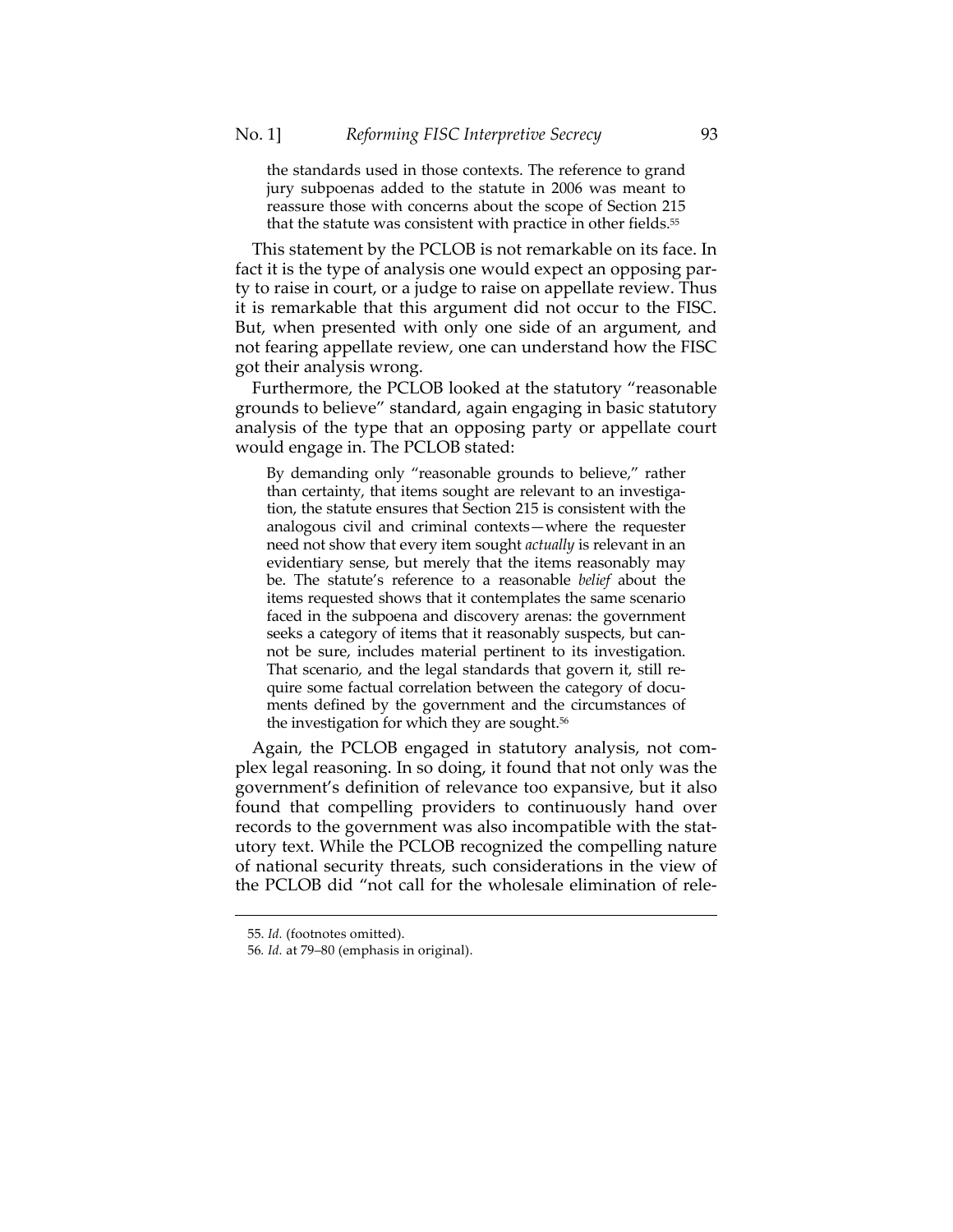vance as a meaningful check on the government's acquisition of items."57 In other words, the statutory protections Congress created (specifically relevance) were important to the statutory scheme Congress contemplated and that the public expects.

The PCLOB made reference to the statutory text and the changes Congress made to that text, noting in a footnote that:

Congress amended Section 215 to clarify that there must be reasonable grounds to believe that records obtained under the statute are "relevant to" an investigation, not merely sought "for" an investigation; it further required "a statement of facts" supporting that belief . . . . It inserted the concept of "relevance" into the statute not to broaden it, but to reassure those with concerns that the statute was tethered to concepts well known in other areas.58

The PCLOB continued:

No matter how critical national security investigations are, therefore, *some* articulable principle must connect the items sought to those investigations, or else the word "relevant" is robbed of meaning. Congress added a relevance requirement to Section 215 in 2006 knowing full well that the statute governs national security investigations. It cannot, therefore, have meant for the importance of such investigations to efface that requirement entirely.59

In light of this reasoning, how could the FISC have missed the ball on the statutory analysis of section 215? The problem is structural. When a court is presented with only one side of an argument, it is solely on that judge to get the argument right. One potential solution would be to have an independent advocate appear before the court. Another solution that can serve a similar function would be to require appellate review and presumptive transparency on all significant FISC opinions; presumptive appellate review is the subject of the next section.

<sup>57</sup>*. Id.* at 80–81.

<sup>58</sup>*. Id.* at 81 n.298 (internal citations omitted).

 <sup>59.</sup> PCLOB 215, *supra* note 35, at 80–81 (emphasis in original).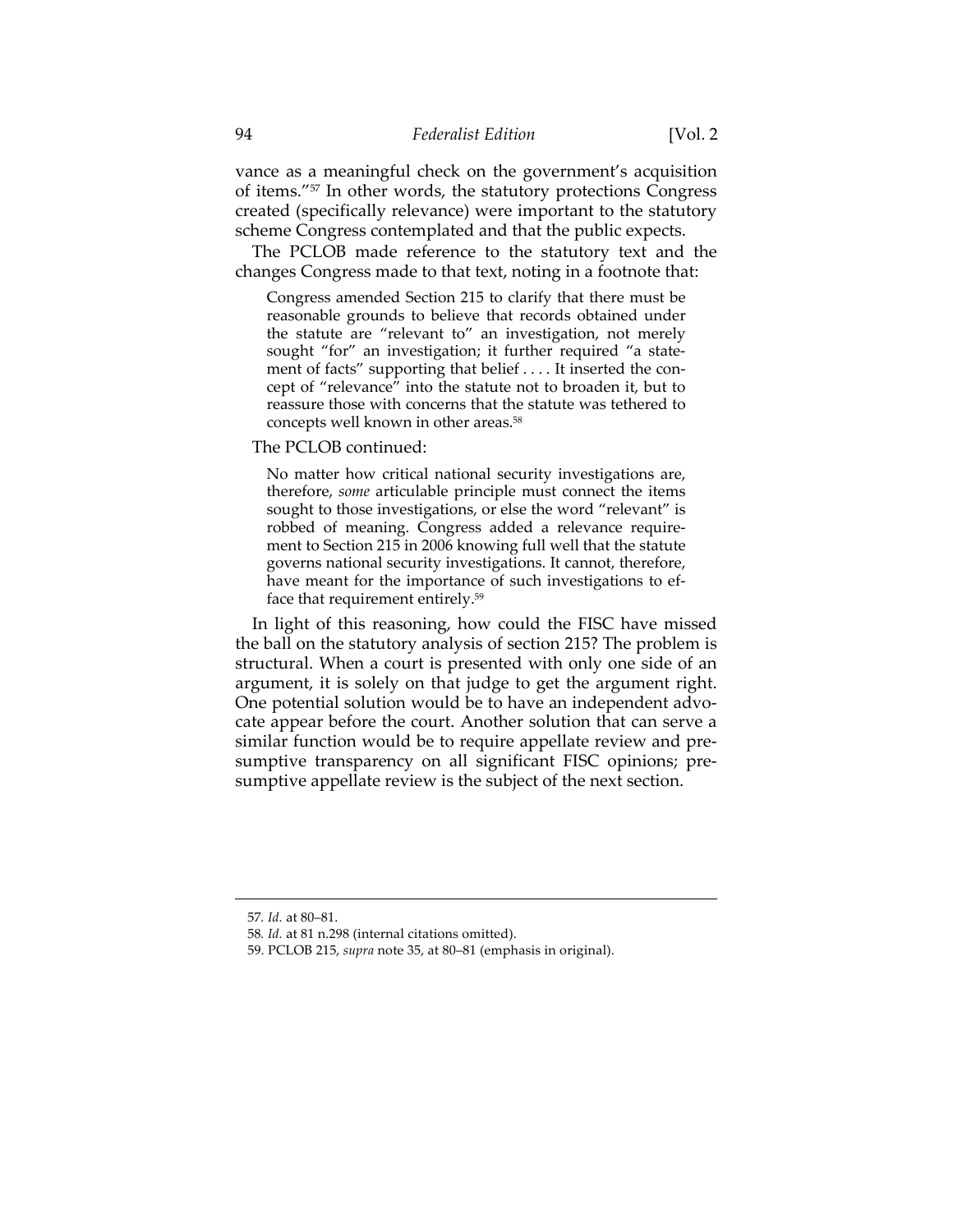### V. INTERPRETIVE SECRECY AND THE NEED FOR TRANSPARENCY AND REVIEWABILITY

Interpretive secrecy is a significant problem in terms of democratic accountability. As Senator Ron Wyden once said, "secret operations and secret law are very different things . . . . Secret law is wrong. Our laws are supposed to be public."60 That quote draws into focus the dividing line for determining the appropriateness of secrecy on the FISC. While there are good arguments for keeping matters before the FISC secret, secrecy must give way when a circumstance like that witnessed in the section 215 program results in unelected judges with life tenure interpreting laws in such a way that they go against the text of the law as written. Laws simply should not be interpreted in secret, without an opportunity for the public to know that the law that is on the books differs substantially from the law that is actually being used to justify a surveillance program. If the nation is to have democratic accountability, it requires appellate review of judgments and orders that do not comport with the law as it is written, and transparency regarding those judgments or orders. As the PCLOB stated in their review of the section 215 program:

When a secret court accepts a counterintuitive reading of a law — one that could not possibly be guessed by reading the statutory language alone, and which invests the government with significant new powers — permitting congressional reenactment to enshrine that novel interpretation deprives the public of any ability to know that the law is, much less have any voice in changing it.<sup>61</sup>

In light of the problems outlined above, this essay makes two arguments. First, all FISC orders and opinions which rely upon or create a significant legal construction or interpretation should be subject to automatic de novo review by the FISCR. Second, all FISC orders and opinions should be presumptively public, subject to appropriate redactions, with such redactions

 <sup>60.</sup> Joe Conason, *Senator Ron Wyden: How We Forced the NSA to Curtail Email Spying,* HUFFINGTON POST (July 31, 2013, 5:18 PM), http://www.huffingtonpost.com/ joe-conason/ron-wyden-nsa-surveillance\_b\_3684480.html [http://perma.cc/J7ZT-HFXK] (quoting Senator Ron Wyden).

 <sup>61.</sup> PCLOB 215, *supra* note 35, at 101–02.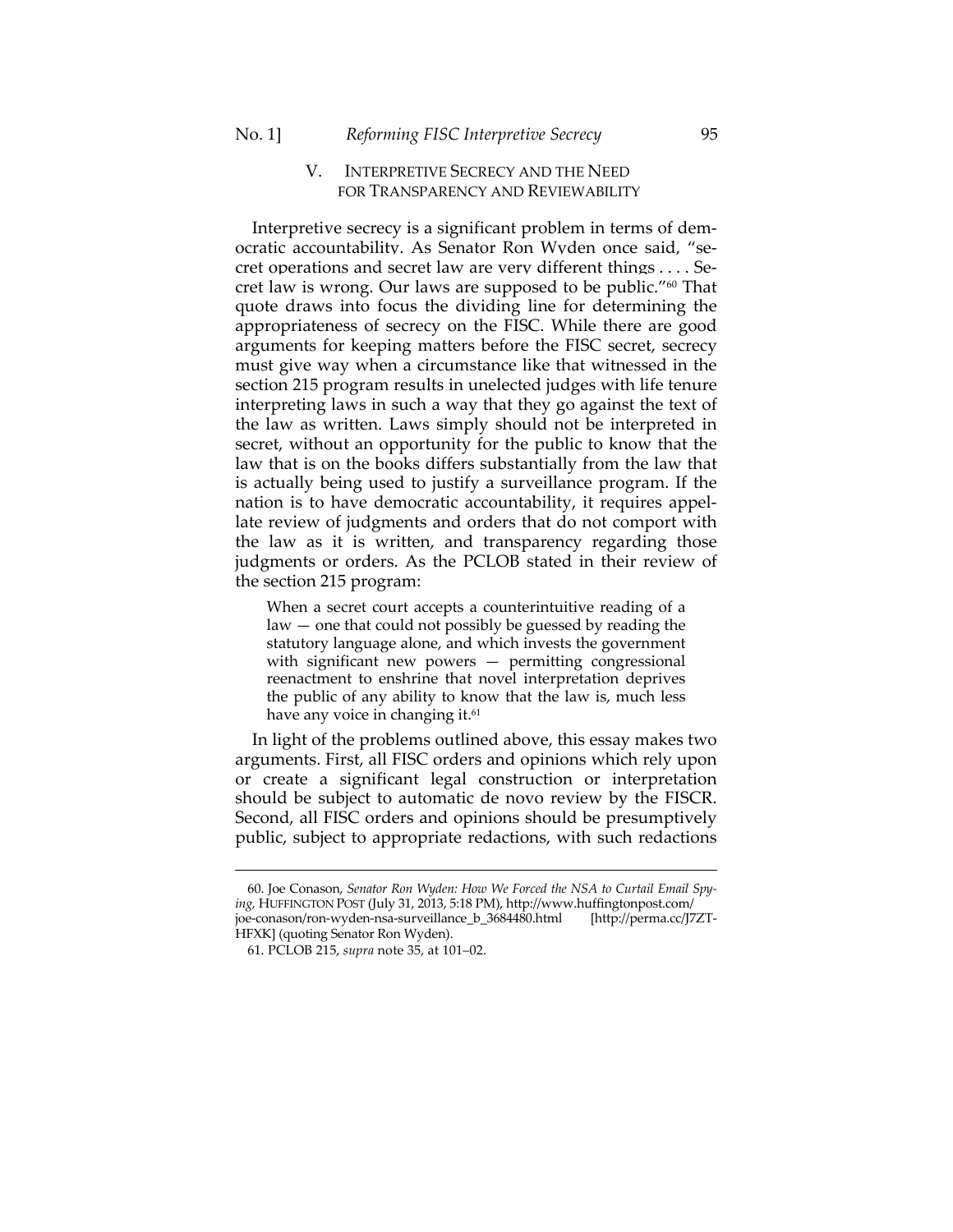### 96 *Federalist Edition* [Vol. 2

automatically subject to de novo review by the FISCR. These two proposals will not solve all of the problems associated with the FISC, however they will serve to enhance the accountability of the FISC, will promote transparency, and will ensure better outcomes. It is axiomatic to suggest that when a judge knows that his or her opinion is subject to review and disclosure, he or she will write in a way to address all sides of an argument.

#### VI. A PROPOSED TRIGGER FOR PRESUMPTIVE REVIEW

FISA already includes a standard for "significant legal interpretations" albeit one for disclosure of matters before the FISC and FISCR to Congress, not one for presumptive appellate review; however that standard could be adopted to create a trigger for presumptive review of FISC opinions. The "significant legal interpretations" standard was written into law in the Intelligence Reform and Terrorism Prevention Act of 2004 (IRTPA).62 That law required the Attorney General to provide a "summary of significant legal interpretations" of FISA "involving matters before" the FISC or the Court of Review.63 The summary must include "interpretations presented in applications or pleadings filed with the Foreign Intelligence Surveillance Court or the Foreign Intelligence Surveillance Court of Review by the Department of Justice."64 The law requires disclosure of opinions or orders if they "include significant construction or interpretation" of FISA.<sup>65</sup>

This standard of "significant construction or interpretation" of FISA could be modified to become a trigger for appellate review by requiring that all opinions of the Foreign Intelligence Surveillance Court that involve significant construction or interpretation of *any statute or judicial precedent* are subject to de novo review by the Foreign Intelligence Surveillance Court of Review. Automatic review of lower court opinions is not unheard of in the national security cases. For example, in courts martial proceedings, trials that result in a conviction are auto-

 <sup>62.</sup> Intelligence Reform and Terrorism Prevention Act of 2004, Pub. L. No. 108-458, § 601, 118 Stat. 3638 (2004).

 <sup>63. 50</sup> U.S.C. § 1871(a)(4) (2012).

 <sup>64.</sup> *Id.*

<sup>65</sup>*. Id.* § 1871(a)(5).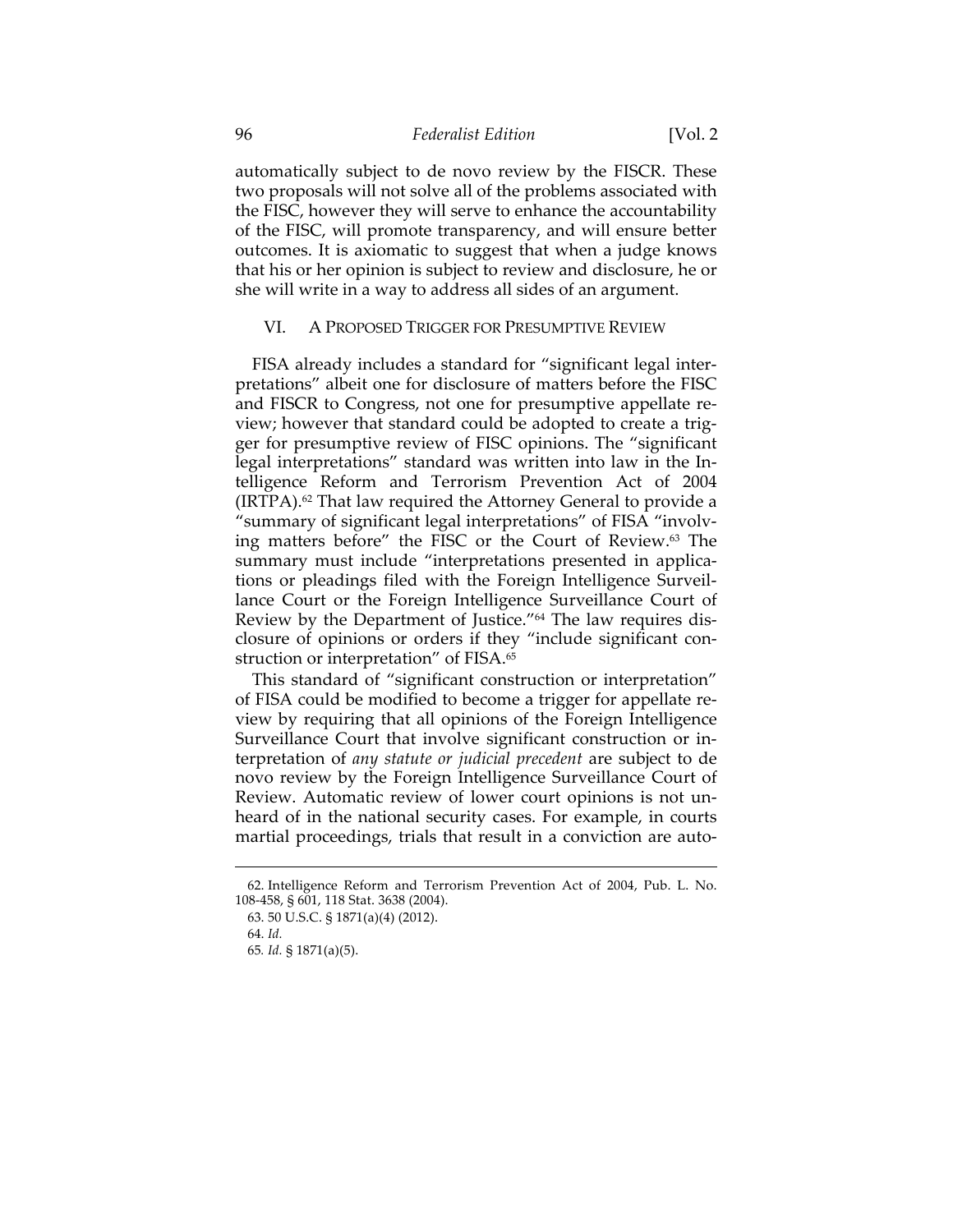matically reviewed by the convening authority, and the convening authority has discretion to mitigate the findings and sentence.<sup>66</sup> Furthermore, if the sentence imposed by the convening authority includes "death, dishonorable or bad conduct discharge, or confinement for one year or more," the case is automatically reviewed by an intermediate court.<sup>67</sup> Those courts review cases for legal error, factual sufficiency and sentence appropriateness.

A de novo standard of review is appropriate for surveillance activities as it allows "multijudge panels that permit reflective dialogue and collective judgment" with regard to legal issues.<sup>68</sup> As the Supreme Court has explained, "[i]ndependent appellate review of legal issues best serves the dual goals of doctrinal coherence and economy of judicial administration," and while the Supreme Court was not speaking of surveillance, its admonitions regarding appellate review are perhaps stronger in the context of national security.<sup>69</sup>

However, national security surveillance oftentimes requires rapid action on the part of the courts; thus while this essay argues that FISC opinions should be presumptively reviewed, the order or opinion issued by the FISC should be immediately effective, and finalized pending review by the FISCR. A FISC judge should have the ability to stay his order or opinion, subject to FISCR review, but absent such an order by the judge, the opinion or order on the substantive surveillance matter should be effective immediately. This idea draws from concepts found in the ordinary course of appellate review of administrative action where appellate review is only available after an administrative action is "final."70 In fact, under the Administrative Procedure Act, "final agency action" is a prerequisite to most causes of action.<sup>71</sup>

Again, an analogy to administrative law practice can help to make clear how the reviewability here would function. Consider what the Supreme Court held in *Bennett v. Spear*:

 <sup>66.</sup> Note, *Constitutional Rights of Servicemen Before Courts-Martial*, 64 COLUM. L. REV. 127, 136 (1964).

 <sup>67.</sup> *Id.*

 <sup>68.</sup> Salve Regina Coll. v. Russell, 499 U.S. 225, 232 (1991) (citations omitted). 69*. Id.* at 231.

 <sup>70.</sup> Bell v. New Jersey, 461 U.S. 773, 778 (1983).

 <sup>71.</sup> *See* 5 U.S.C. § 704 (2012); Lujan v. Nat'l Wildlife Fed'n, 497 U.S. 871, 882 (1990).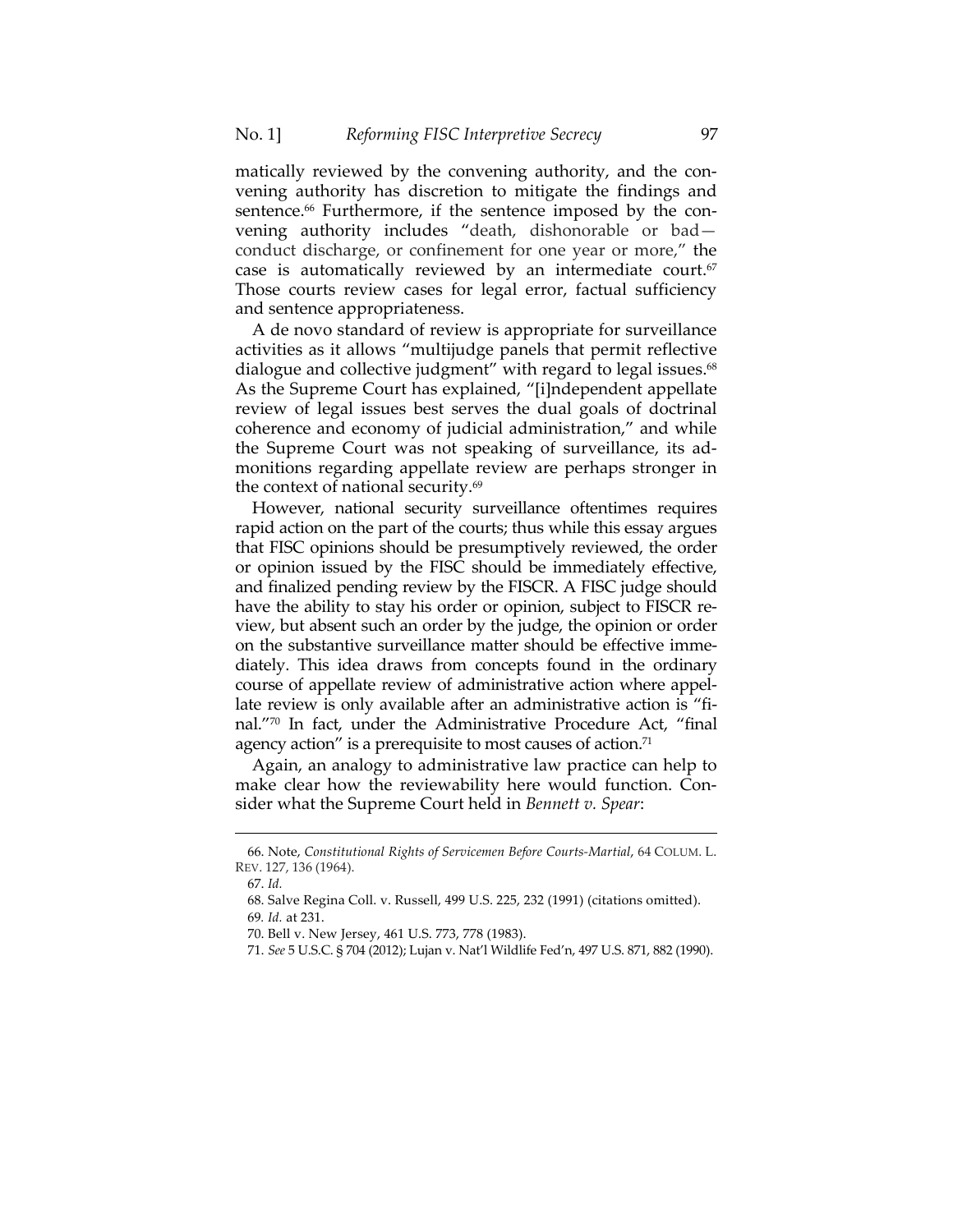As a general matter, two conditions must be satisfied for agency action to be "final": First, the action must mark the "consummation" of the agency's decisionmaking process—it must not be of a merely tentative or interlocutory nature. And second, the action must be one by which "rights or obligations have been determined," or from which "legal consequences will flow."72

This essay's proposal of automatic appellate review upon issuing of an opinion or order satisfies the finality standard of *Bennett* in that once the FISC authorizes a surveillance activity, the agency is free to act on the opinion or order, and legal consequences clearly flow from actions on that opinion or order. The only issue raised by this essay's proposed process is that the opinion or order has the effects of a final order, but is not in fact finalized until the FISCR completes its review.

#### VII. PRESUMPTIVE PUBLICATION OF OPINIONS

With regard to publication of opinions, this essay argues that all opinions and orders of the FISC should be presumptively published, subject to appropriate redactions, and such redactions may require non-publication of entire opinions. However, all redaction and non-publication decisions are, like the "significant legal interpretations" discussed above, subject to automatic appellate review. The rationale supporting this presumption of publication is, in part, the same as that which supports the presumptive publication of "significant legal interpretations," specifically, judges who know their opinions are going to be reviewed will write those opinions in a way that is intended to survive judicial review. Second, by statutorily presuming that opinions are to be published, subject to appropriate redactions, the FISCR is now placed in the position of seeking ways to publish opinions, making only those redactions that are necessary to protect national security.

This is admittedly a more difficult task for the FISCR than the task of reviewing orders and opinions. Consider what David Kris and J. Douglas Wilson have written with regard to disclosure of FISA related information to the Judiciary Committees:

 <sup>72.</sup> Bennett v. Spear, 520 U.S. 154, 177–78 (1997) (internal citations omitted).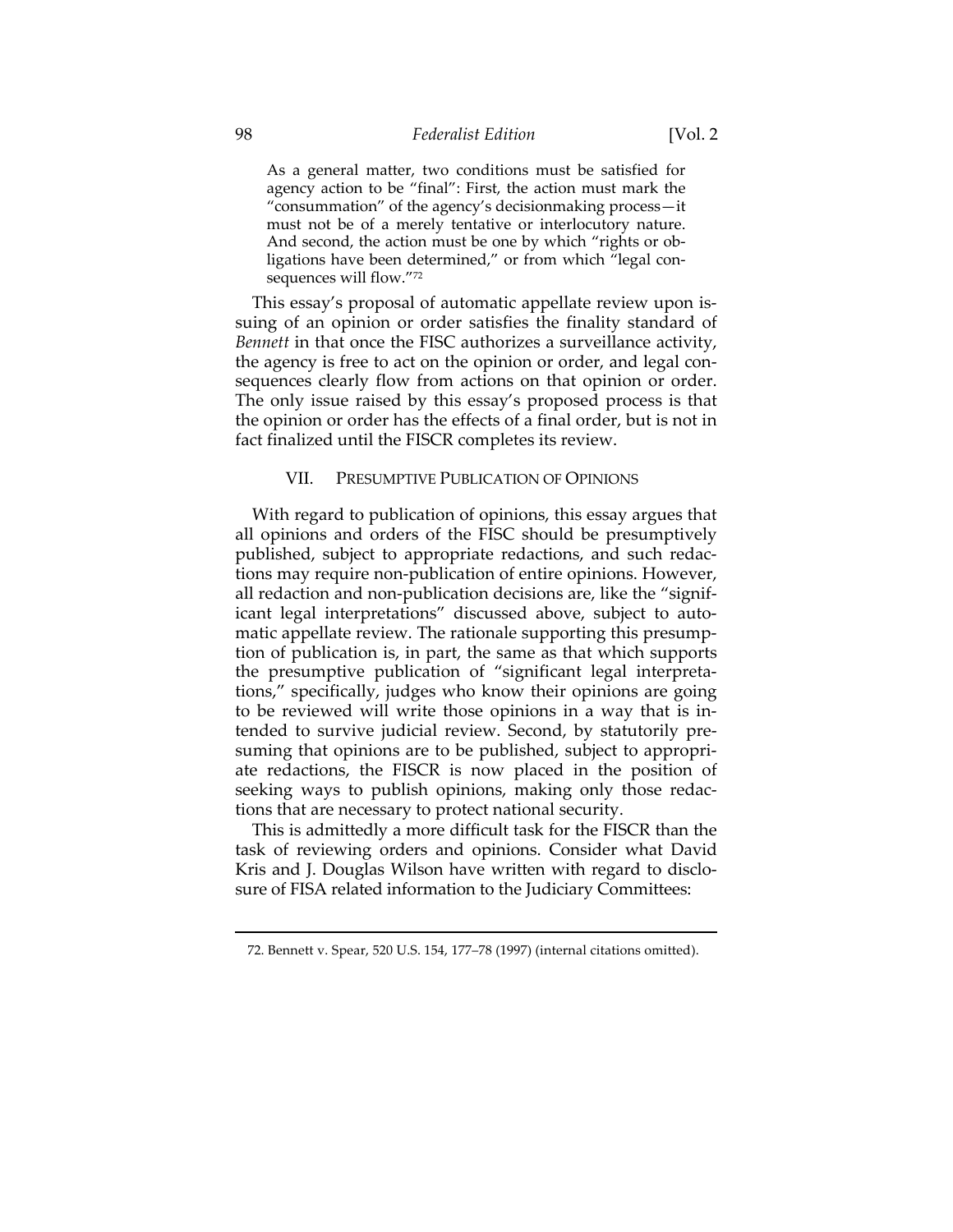Some of the most significant legal issues under FISA arise at the intersection of (old) law and (new) technology, and FISA applications must discuss such issues if the Intelligence Community develops a new classified source or method of acquiring information that is subject to FISA. To take a fanciful case for purposes of illustration, imagine that the National Security Agency develops a new device that can read minds from a distance, like a kind of mental boom microphone. Information concerning this device would surely be classified Top Secret and also designated as Sensitive Compartmented Information (SCI). Before NSA could deploy the device inside the United States, government lawyers would need to confront the question whether its use constitutes "electronic surveillance" under FISA. If, as seems likely, the lawyers concluded that such use is "electronic surveillance," they would file an application with the FISC explaining the new technology and proposing minimization procedures for its operation. A summary of that FISA application, or of the interpretation of FISA from within it, would be hard to create without revealing the existence of the device. Such a revelation, of course, could compromise the use of the device, as spies, terrorists, and ordinary persons who value their privacy would immediately don tin-foil hats as a countermeasure.73

As the mind reader versus tin-foil hat example above illustrates, publication of opinions may be impossible in some cases. But, as the steady flow of redacted opinions following the Snowden leaks has made clear, not all opinions and orders require presumptive non-publication. Thus, shifting the presumption in favor of publication will cause the FISC to write opinions in a way that will enable redaction by the FISC itself, or by the FISCR. Because the task of balancing transparency and a presumption of publication against national security will be so difficult, the FISCR should be required to provide the government an opportunity to be heard on the harm to national security that might flow from the publication of opinions.

 <sup>73.</sup> DAVID S. KRIS & J. DOUGLAS WILSON, NATIONAL SECURITY INVESTIGATIONS & PROSECUTIONS § 13:3 (2d ed. 2014) (footnotes omitted).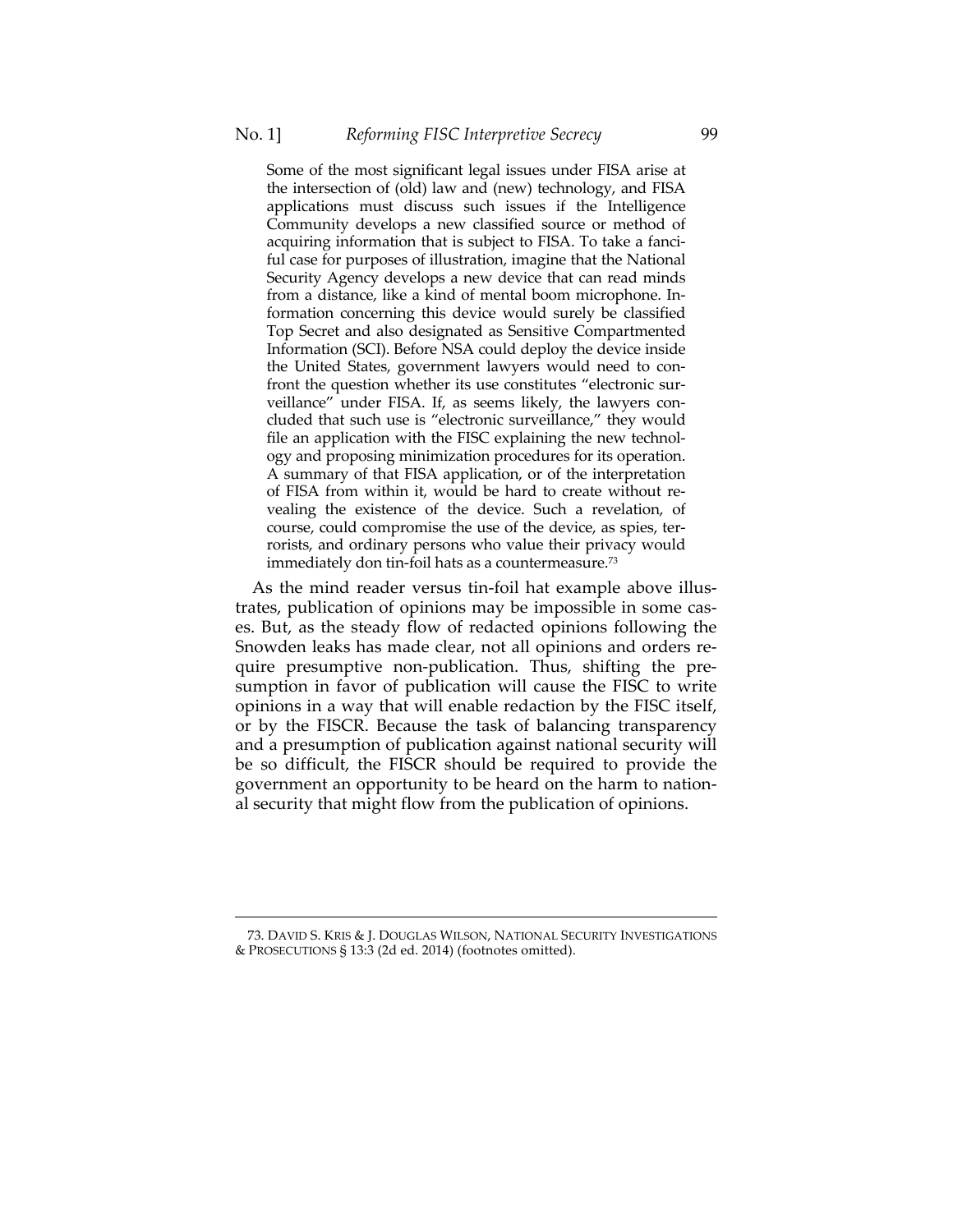#### VIII. REASONS FOR CYNICISM

While this Essay has proposed congressional action that will prompt greater transparency, there are reasons beyond national security for cynicism regarding the prospects for reform. Just consider that in much of the discourse surrounding national security surveillance, commentators will frequently say that the NSA is doing some horrible thing, usually followed by some comment about the NSA as a lawless organization.<sup>74</sup> Unfortunately, such comments are focused on the symptom, not the underlying disease. The underlying disease is that Congress wants things to operate the way that they do; Congress wants the FISC and has incentives to maintain the status quo.75

Why does Congress want the FISC? Because it allows those elected representatives to push accountability off to someone else. If members of Congress are responsible for conducting oversight of secret operations, their reputations are on the line if the operations go too far toward violating civil liberties, or not far enough toward protecting national security. However, with the FISC conducting operations, Congress has the ability to dodge accountability by claiming they have empowered a court to conduct oversight.

When that court gets things wrong, perhaps tightening the controls over surveillance in a way that allows threats to go undetected, elected officials can claim it was not their fault because the FISC would not let them do more. Similarly, when the court goes too far, enabling too much collection, rarely will the public hear about it. And, if the public does find out about it through leaks like Snowden's, government officials can claim the surveillance was in the interests of security, and that the activities were authorized by the courts. In both circumstances it allows elected officials to dodge political accountability. This highlights the challenge of democratic accountability in matters

<sup>74</sup>*. See, e.g.*, John Cary Sims, *What NSA Is Doing . . . And Why It's Illegal*, 33 HASTINGS CONST. L.Q. 105 (2006) (arguing that the surveillance program is illegal); G. Alex Sinha, *NSA Surveillance Since 9/11 and the Human Right to Privacy*, 59 LOY. L. REV. 861 (2013) (arguing that the surveillance program violates the human right to privacy).

 <sup>75.</sup> For a discussion of the status quo bias generally, see Gregory S. McNeal, *The Status Quo Bias and Counterterrorism Detention*, 101 J. CRIM. L. & CRIMINOLOGY 855 (2011).